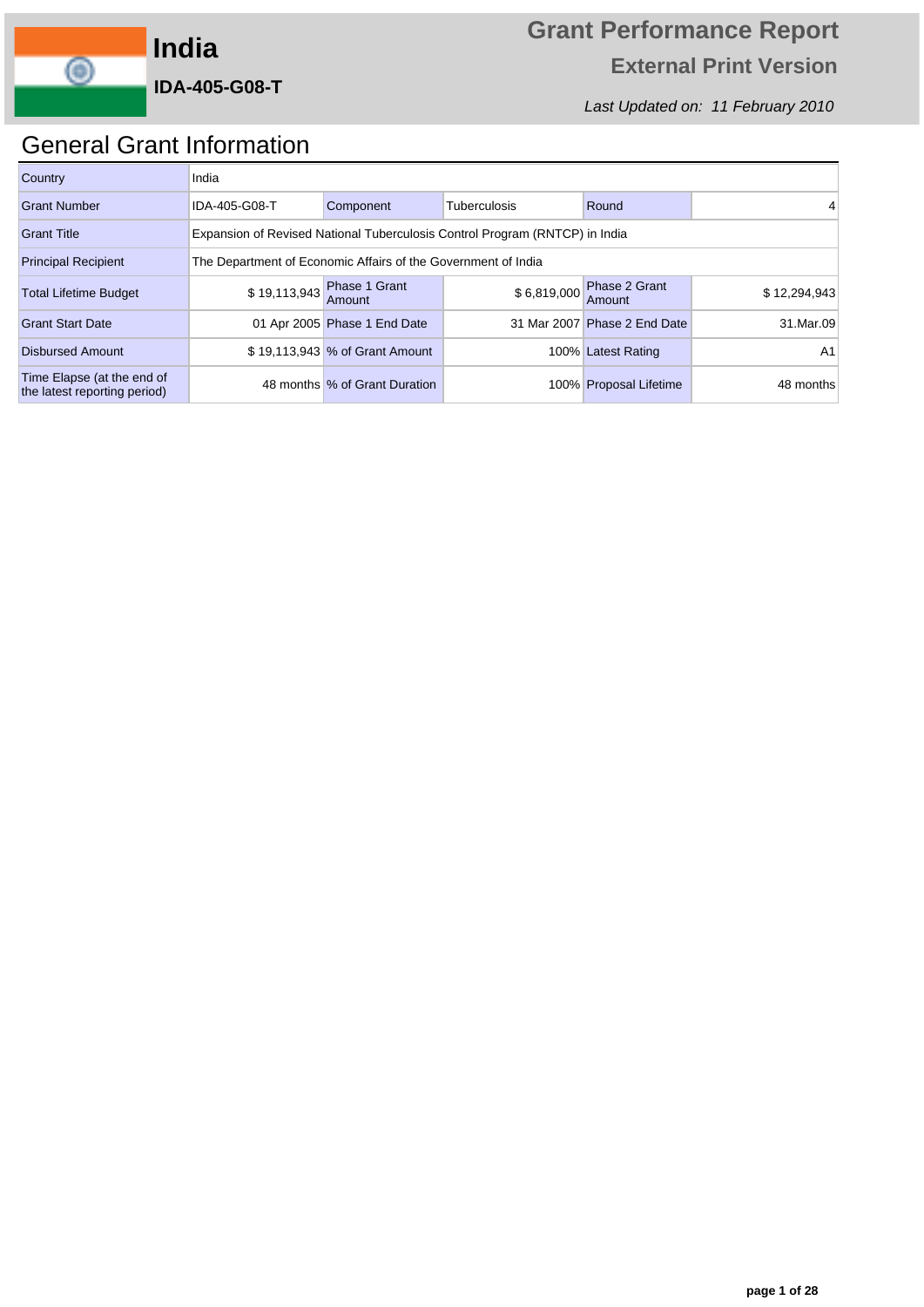Last Updated on: 11 February 2010

### **IDA-405-G08-T**

#### **New GPR Report - Table of Contents**

#### (For ExternalVersion)

#### **1. Program Description and Contextual Information**

- 1.1. Program Description Summary
- 1.2. Country Latest Statistics

1.3. Comments on Key Discrepancies between Approved Proposal and Grant Agreement

- 1.4. Initial Assessment of Principal Recipient
- 1.5. Conditions Precedent

#### **2. Key Grant Performance Information**

- 2.1. Program Goals, Impact and Outcome Indicators
- 2.2. Programmatic Performance
	- 2.2.1. Reporting Periods
	- 2.2.2. Program Objectives, Service Delivery Areas and Indicators
	- 2.2.3. Cumulative Progress To Date
- 2.3. Financial Performance
	- 2.3.1. Grant Financial Key Performance Indicators (KPIs)
	- 2.3.2. Program Budget
	- 2.3.3. Program Expenditures
	- 2.3.4. Graph Cumulative Program Budget, Expenditures and Disbursement to Date
	- 2.3.5. Summary of Financial Accountability Issues from PR Annual Audit Report
- 2.4. Progress Update and Disbursement Information
- 2.5. Contextual Information
- 2.6. Phase 2 Grant Renewal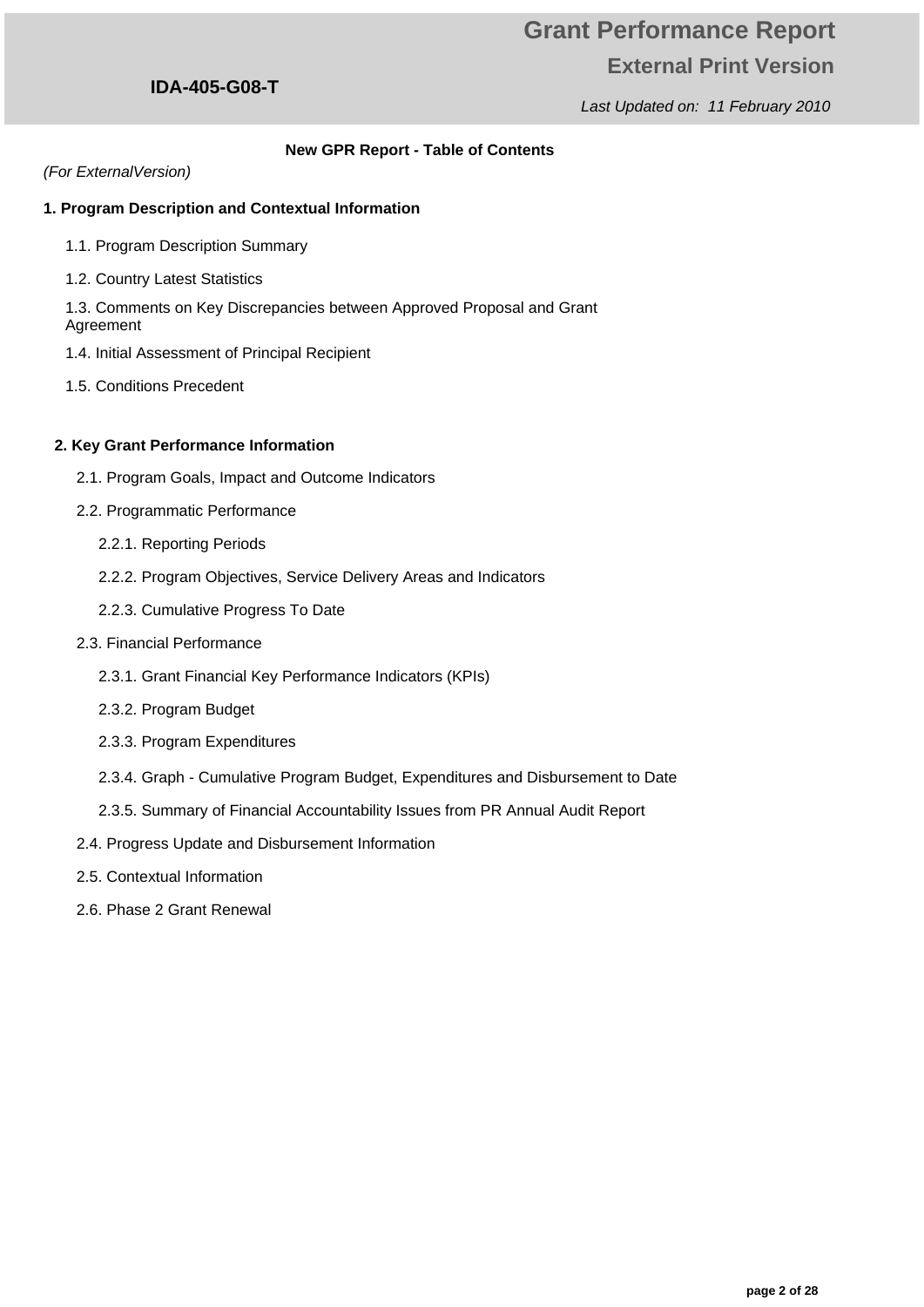Last Updated on: 11 February 2010

#### **IDA-405-G08-T**

## 1. Program Description and Contextual Information

#### **1.1. Program Description Summary**

TB is one of the deadliest and most devastating health burdens India has known over the past decades. Globally, India ranks first in terms of absolute numbers of cases. But TB incidence is now estimated to be declining. This grant provides funding to allow India to pursue the DOTS strategy in two additional states, serving a population of 119 million people. A state-level death survey and TB infection risk survey were conducted at the beginning of the implementation process and will be repeated at the end to assess reduction in these indicators. Access to DOTS will be enhanced and 166,600 patients are expected to be initiated on treatment, thereby saving an additional 30,000 lives. In 2009 the grant was consolidated with IDA-202-G03-T and IDA-607-G09-T under Rolling Continuation Channel funding.

| <b>1.2. Country Latest Statistics</b>            |                        |          |                                                                                                                                                       |
|--------------------------------------------------|------------------------|----------|-------------------------------------------------------------------------------------------------------------------------------------------------------|
| Background and Health Spending                   | Estimate               | Year     | Source                                                                                                                                                |
| (Total population (in 1000s)                     | 1,214,464              | 2010     | United Nations. World Population Prospects:<br>The 2008 Revision                                                                                      |
| (Pop age 0-4 (in 1000s)                          | 125,648                | 2010     | United Nations. World Population Prospects:<br>The 2008 Revision                                                                                      |
| (Pop age 15-49 (in 1000s)                        | 647,003                | 2010     | United Nations. World Population Prospects:<br>The 2008 Revision                                                                                      |
| (\$GNI per capita, Atlas method (current US      | 950                    | 2007     | World Bank. World Development Indicators<br>database (http://devdata.worldbank.org/data-<br>query/) accessed on November 17, 2008                     |
| Income level                                     | Lower middle<br>income | 2007     | World Bank. World Development Indicators<br>database (http://devdata.worldbank.org/data-<br>query/) accessed on November 17, 2008                     |
| (Under-5 mortality rate (per 1000                | 76                     | 2006     | WHO. World Health Statistics 2008<br>(http://www.who.int/whosis/whostat/EN WHS08<br>Full.pdf) accessed on 30 May 2008                                 |
| (Physicians (number                              | 645,825                | 2004     | WHO. World Health Statistics 2008<br>(http://www.who.int/whosis/whostat/EN WHS08<br>Full.pdf) accessed on 30 May 2008                                 |
| (Nursing and midwifery personnel (number         | 1,372,059              | 2004     | WHO. World Health Statistics 2008<br>(http://www.who.int/whosis/whostat/EN WHS08<br>_Full.pdf) accessed on 30 May 2008                                |
| (Total health expenditure per capita (USD        | 36                     | 2005     | WHO. World Health Statistics 2008<br>(http://www.who.int/whosis/whostat/EN WHS08<br>Full.pdf) accessed on 30 May 2008                                 |
| (Human Development Index (HDI                    | Medium                 | 2006     | UNDP. Human Development Indices: A<br>statistical update 2008<br>(http://hdr.undp.org/en/media/HDI_2008_EN_C<br>ontent.pdf) accessed on 30 March 2009 |
| <b>Tuberculosis</b>                              | <b>Estimate</b>        | Year     | Source                                                                                                                                                |
| (TB prevalence, all forms (number                | 3,304,976              | 2007     | WHO. Global tuberculosis control:<br>epidemiology, strategy, financing: WHO report<br>.2009                                                           |
| (TB incidence, all forms (number                 | 1,961,825              | 2007     | WHO. Global tuberculosis control:<br>epidemiology, strategy, financing: WHO report<br>.2009                                                           |
| (TB mortality, all forms (number                 | 331,268                | 2007     | WHO. Global tuberculosis control:<br>epidemiology, strategy, financing: WHO report<br>2009                                                            |
| (TB incidence, smear-positive (number            | 872,514                | 2007     | WHO. Global tuberculosis control:<br>epidemiology, strategy, financing: WHO report<br>.2009                                                           |
| New smear-positive TB cases detected and treated | 534,121                | end 2009 | Global Fund-supported programs, end 2009<br>results                                                                                                   |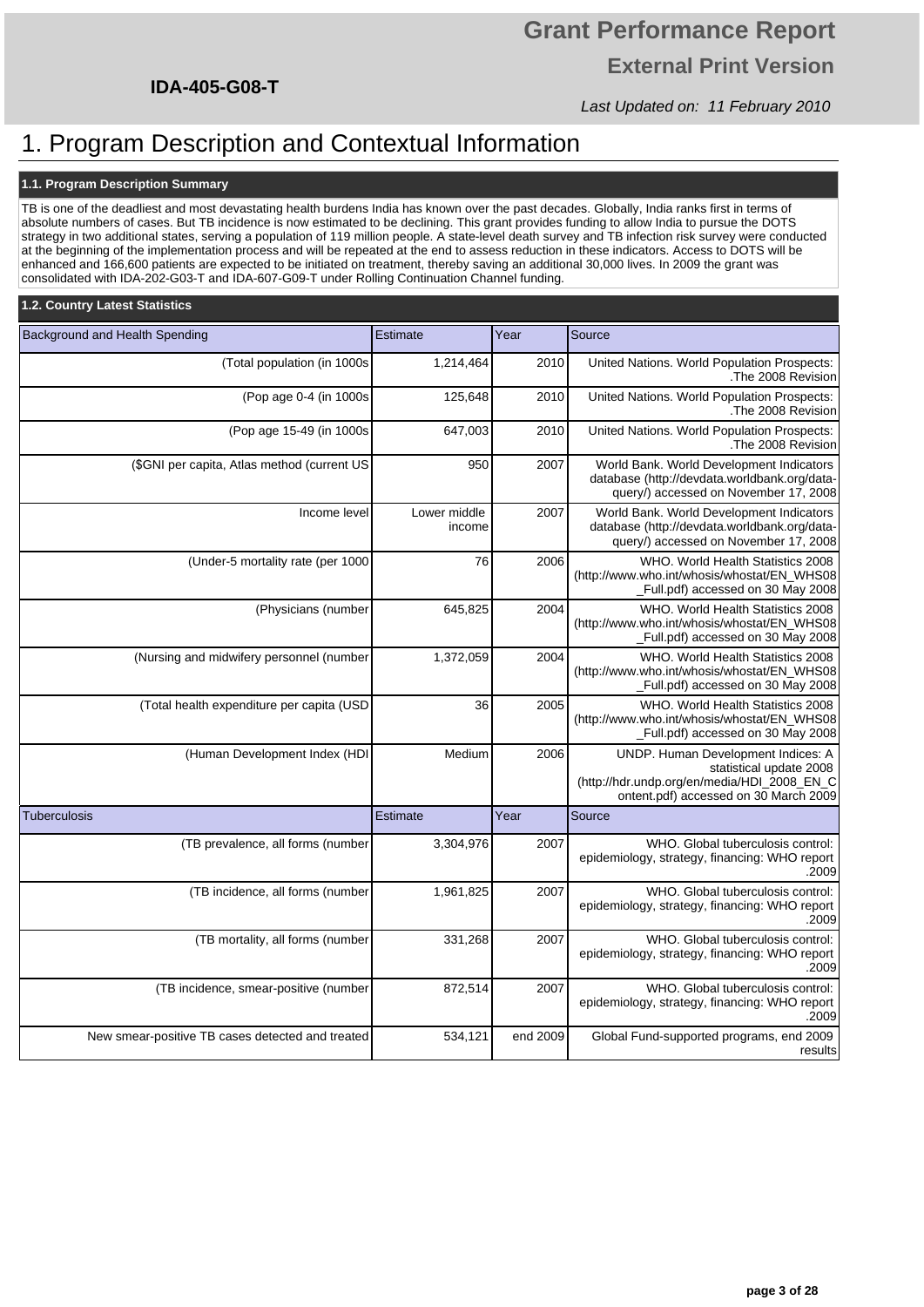# **Grant Performance Report External Print Version**

Last Updated on: 11 February 2010

#### **1.3. Comments on Key Discrepancies between Approved Proposal and Grant**

None.

| 1.4. Initial PR Assessments         |               |                                                                                                                                                                                                                                                                                                                                                                                                                                                                                                                                                                                                                                                                                                                                                 |
|-------------------------------------|---------------|-------------------------------------------------------------------------------------------------------------------------------------------------------------------------------------------------------------------------------------------------------------------------------------------------------------------------------------------------------------------------------------------------------------------------------------------------------------------------------------------------------------------------------------------------------------------------------------------------------------------------------------------------------------------------------------------------------------------------------------------------|
| <b>Assessment Area</b>              | <b>Rating</b> | Summary of Recommendations/Action Required and Taken                                                                                                                                                                                                                                                                                                                                                                                                                                                                                                                                                                                                                                                                                            |
| Financial Management and<br>Systems | x             | The Central TB Division undertakes planning and budgeting for TB<br>control in India. Based on the approved plan, the Gol makes<br>allocations for TB Control for every five-year plan. The amounts for<br>each year are planned and allocated in the annual Central Budget<br>and CTD can commit funds only within each annual capped<br>allocation.                                                                                                                                                                                                                                                                                                                                                                                           |
|                                     |               | The RNTCP which is an adaptation of the DOTS strategy for the<br>National TB Programme of India is being implemented in all states<br>and union territories of India as a Centrally Sponsored Scheme<br>(CSS). Under such a scheme, the Central Government undertakes<br>to ensure funding for all activities of the programme in the states.<br>The state governments usually provide the basic infrastructure for<br>delivering services including health facilities and staff. Recurrent<br>costs of running the programme are borne by the CSS. The services<br>of the programme are made available to the patients/ end-users<br>through the state run health facilities and NGO & private health<br>facilities in the states.             |
|                                     |               | To ensure continuous funding from the Central TB Division down to<br>each district, a system of funding through societies has been<br>adopted. Each state government receives funds for TB control from<br>the Gol via their state's State TB Control Society (STCS). The STCS<br>would further allocate and disburse funds to the District TB Control<br>Society (DTCS) account. The STCS and DTCS are public-private<br>partnership bodies, administered by senior state/ district government<br>officers. All finance management systems of the RNTCP are<br>governed by Gol orders and the standard norms accepted by the<br>Finance Ministry of the Gol. These are engraved in the "Guidelines"<br>for STCS" and "Guidelines for DTCS".    |
|                                     |               | Based on a bottom-to-top budgeting, the districts send annual<br>budgets to the State TB Cell which is the nodal office for TB control<br>in the state government's Health Directorate. Based on the districts'<br>budgetary authorizations as per RNTCP budgetary norms, balance<br>available in the DTCS account, and based on previous trends in<br>expenditure, the State TB Cell disburses funds from the STCS to the<br>DTCS.                                                                                                                                                                                                                                                                                                             |
|                                     |               | Each STCS submits an Annual State Action plan to the Central TB<br>Division wherein the state explains all activities for TB control<br>planned for the next one year in the state. Based on the Annual<br>action plan, the previous trends in expenditure and the balance lying<br>in the STCS account, the Finance Division of the Ministry of Health<br>and Family Welfare makes bi-annual fund disbursements to each<br>STCS.                                                                                                                                                                                                                                                                                                               |
|                                     |               | Financial reporting by districts and states is by a system of quarterly<br>Statement of Expenditure (SoE) in standard format to the concerned<br>State TB Cell and Central TB Division. State cells consolidate all the<br>SoEs received from Districts and send a consolidated SoE to<br>Central TB Division after including an SoE for the State TB Cell.<br>Reports are generally sent by districts and states as electronic<br>copies to Central TB Division. Central TB Division consolidates all<br>SoEs centrally to account for expenditure in the country. Donor-wise<br>expenditure reports are also sent to the CAAA, a division of the DEA,<br>Ministry of Finance, that monitors such reports and funding by<br>external agencies. |
|                                     |               | All societies maintain specified standard books of accounts as per<br>the "Guidelines for STCS" and "Guidelines for DTCS". Account and<br>books of all societies are audited annually by auditors selected out of<br>a panel approved for each state by the Comptroller and Auditor<br>general (CAG) of India, a body setup under the Indian Constitution.<br>The audit is governed by standard TORs for Auditors under RNTCP.<br>The Annual audit reports are furnished to the respective agency as<br>would be applicable.                                                                                                                                                                                                                    |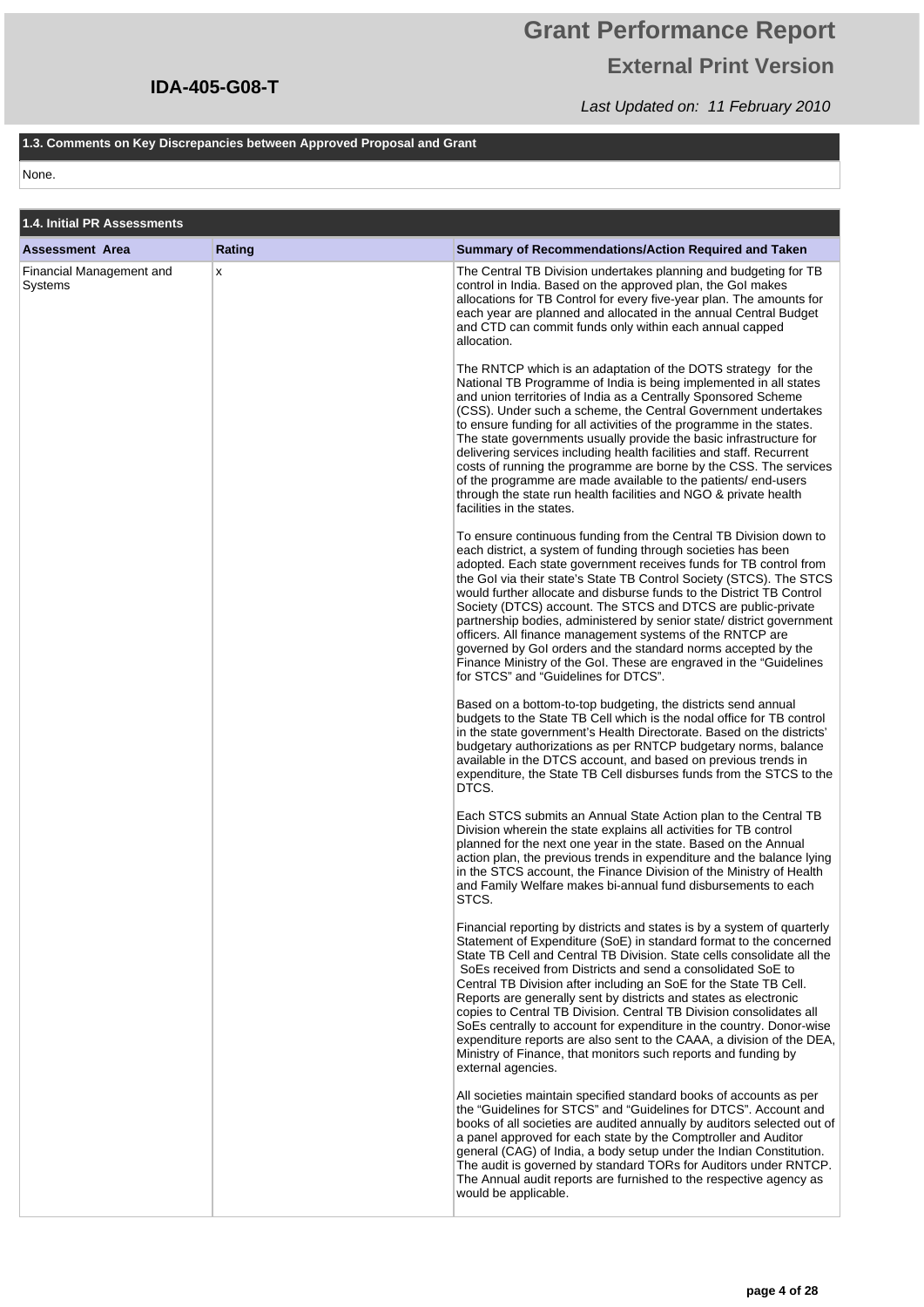# **Grant Performance Report External Print Version**

| <b>Assessment Area</b>         | Rating | Summary of Recommendations/Action Required and Taken                                                                                                                                                                                                                                                                                                                                                                                                                                                                                                                                                                                                                                                                                                                                                                                                                                                                                                                                                                                                                                                                                                                                                                                                                                                                                                                                                                                                                                                                                                                                                                                                                                                                                                                                                                                                                                                                                                                                                                                                                                                                                                                                         |
|--------------------------------|--------|----------------------------------------------------------------------------------------------------------------------------------------------------------------------------------------------------------------------------------------------------------------------------------------------------------------------------------------------------------------------------------------------------------------------------------------------------------------------------------------------------------------------------------------------------------------------------------------------------------------------------------------------------------------------------------------------------------------------------------------------------------------------------------------------------------------------------------------------------------------------------------------------------------------------------------------------------------------------------------------------------------------------------------------------------------------------------------------------------------------------------------------------------------------------------------------------------------------------------------------------------------------------------------------------------------------------------------------------------------------------------------------------------------------------------------------------------------------------------------------------------------------------------------------------------------------------------------------------------------------------------------------------------------------------------------------------------------------------------------------------------------------------------------------------------------------------------------------------------------------------------------------------------------------------------------------------------------------------------------------------------------------------------------------------------------------------------------------------------------------------------------------------------------------------------------------------|
| Institutional and Programmatic | x      | The implementation and management of the project will be as per<br>the ongoing programme. At the central level, the RNTCP will<br>continue to be managed by the CTD, headed by the Deputy Director<br>General for TB as the National Programme Director. The Joint<br>Secretary from the administrative arm of MOHFW will oversee the<br>financial and administrative control. The programme is supported by<br>selected National Institutions like National Tuberculosis Institute<br>(NTI) in Bangalore, the Tuberculosis Research Center (TRC) in<br>Chennai and the Lala Ram Swarup Institute of TB and Allied<br>Diseases (LRS) in Delhi, for carrying out various activities.<br>At the State level, the Director of Medical Services and the Director<br>of National Programmes are responsible for overseeing<br>implementation. However, implementation responsibility, lies<br>primarily with the State TB Officer. At the State level, State TB<br>Training and Demonstration Centers (STDC) will support the<br>programme for training, research etc.<br>At the District level, the District Tuberculosis Officer (DTO), under<br>the direction of the District Medical Officer, will be responsible for<br>implementing the programme through the existing General Health<br>Care Delivery System.<br>The managerial capacity building of the states of Andhra Pradesh<br>and Orissa has already been undertaken in the current projects and<br>they have adequate staff at their respective state TB cells to<br>undertake all programme related activities like receiving funds from<br>Central TB Division and reallocating it to the districts based on their<br>needs and plans; undertaking training of various levels of staff of the<br>state, managing the logistical and supply requirements, ensuring<br>compliance of districts with programme guidelines and directives,<br>collecting and collating technical and financial reports from the states<br>and ensuring timely reporting and completion of financial<br>arrangement requirements. The State TB Officer (an officer of the<br>State Health Services, usually in the rank of Jt. Director) of the state |
|                                |        | is the responsible authority for all TB control activities and is assisted<br>by complement of staff in the State TB Cell which includes Deputy<br>State TB Officer, second Medical Officer, financial consultant/senior<br>accountant, IEC officer, data entry operator, etc and other clerical<br>and support staff posted by the state Government.                                                                                                                                                                                                                                                                                                                                                                                                                                                                                                                                                                                                                                                                                                                                                                                                                                                                                                                                                                                                                                                                                                                                                                                                                                                                                                                                                                                                                                                                                                                                                                                                                                                                                                                                                                                                                                        |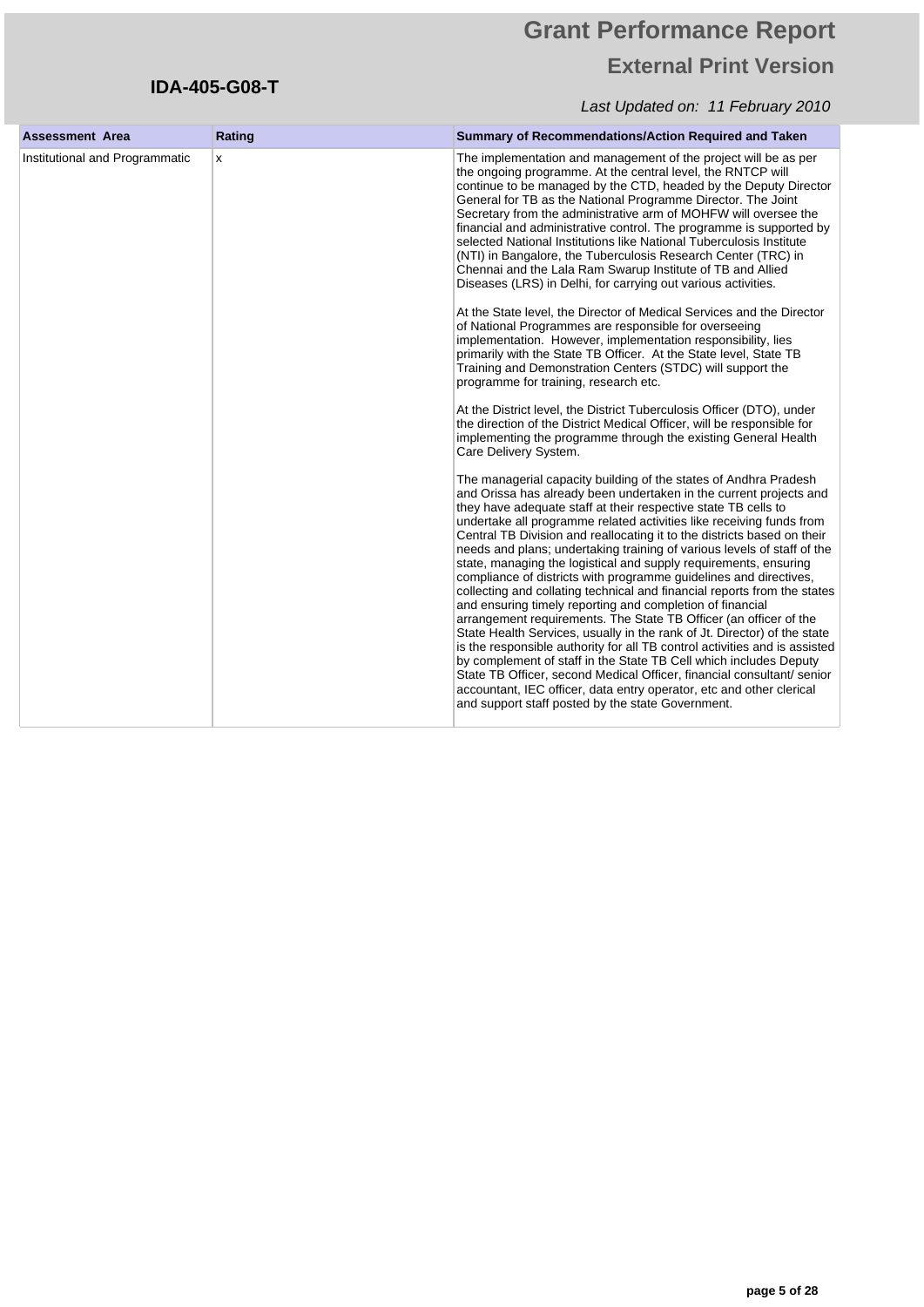# **Grant Performance Report External Print Version**

| <b>Assessment Area</b>               | Rating | Summary of Recommendations/Action Required and Taken                                                                                                                                                                                                                                                                                                                                                                                                                                                                                                                                                                                                                                                                                                                                                                                                                                                                               |
|--------------------------------------|--------|------------------------------------------------------------------------------------------------------------------------------------------------------------------------------------------------------------------------------------------------------------------------------------------------------------------------------------------------------------------------------------------------------------------------------------------------------------------------------------------------------------------------------------------------------------------------------------------------------------------------------------------------------------------------------------------------------------------------------------------------------------------------------------------------------------------------------------------------------------------------------------------------------------------------------------|
| Procurement and Supply<br>Management | x      | All procurements under RNTCP are governed by the concerned<br>orders of the Gol and by the "Guidelines for STCS" and "Guidelines<br>for DTCS".<br>Various procurements under RNTCP can be classified as Central or<br>National level procurement and sub-national level procurement.                                                                                                                                                                                                                                                                                                                                                                                                                                                                                                                                                                                                                                               |
|                                      |        | Central level procurement including procurement of drugs and<br>microscopes and similar large packages will be undertaken at<br>Central level. The District and State level procurements are guided<br>by the "Guidelines for District TB Control Societies" and "Guidelines"<br>for State TB Control Societies" respectively. These guidelines are<br>based on World Bank procurement procedures. Under World Bank<br>guidelines, procurement of items costing more than US \$200,000 is<br>undertaken as International Competitive Bidding (ICB), procurement<br>of packages costing between US $$100,000$ and US $$200,000$ is<br>undertaken as a National Competitive Bidding (NCB) and<br>procurement of packages costing less than US \$100,000 is<br>conducted at state/ district level as "National Shopping" where<br>quotations are taken and the most competitive price (with<br>consideration of quality) is selected. |
|                                      |        | Under the proposed project in Andhra Pradesh and Orissa the<br>following methods of procurement will be used:<br>1. ICB, NCB – For drugs and Microscopes (Central level)<br>2. National Shopping – For Works, Goods and other equipments<br>(State and district level).                                                                                                                                                                                                                                                                                                                                                                                                                                                                                                                                                                                                                                                            |
|                                      |        | Procedure for ICB (according to World Bank guidelines)                                                                                                                                                                                                                                                                                                                                                                                                                                                                                                                                                                                                                                                                                                                                                                                                                                                                             |
|                                      |        | • After receipt of Product wise gty. and technical specification from<br>the purchaser i.e. MOH & FW, pre-qualification (PQ) document is<br>prepared based on World Bank guidelines.<br>• The Document is submitted for obtaining World Bank's (donor<br>agency) NOC (No Objection).<br>• Invitation Notice is published in UNDB Journal.<br>• Notices are published in National dailies for wide publicity. Also<br>copies of press release are sent to interested bidder(s) and foreign<br>missions/embassies.<br>• Applications received against the Invitation notice are scrutinized &<br>evaluated in accordance with the terms & conditions & qualification<br>criteria stipulated in the PQ document.<br>• Tender Evaluation Committee finalizes the recommendation after<br>deliberations & discussions on applications received.<br>• The approved report & outcome of PQ process is submitted to                        |
|                                      |        | World Bank for NOC.<br>• Main Bid is invited from approved Pre-qualified applicants which<br>are processed by the procurement agency and submitted to the<br>Purchase Advisory Committee of the Department of Health. NOC on<br>the recommendations of the Purchase Advisory Committee is then<br>obtained from World Bank.<br>Procedure for NCB differs from ICB only in that Invitation notice is<br>not published in UNDB Journal.<br>Under National Shopping procedure, prospective suppliers are<br>issued the Invitation for quotations; for the procurement of subject<br>goods.                                                                                                                                                                                                                                                                                                                                            |
|                                      |        | Procurement system management capacity:                                                                                                                                                                                                                                                                                                                                                                                                                                                                                                                                                                                                                                                                                                                                                                                                                                                                                            |
|                                      |        | At the central level, an officer of the rank of CMO is designated as<br>nodal officer for procurement assisted by sub-ordinate staff. The<br>governement of India has constituted a Technical Evaluation<br>Committee to ensure quality and confomity to technical<br>specifications of all purchases. There is also a Procurement<br>Advisory Committee (PAC) of the MoHFW which monitors all<br>procurement related activities. There is a procurement agency hired<br>by the Ministry of Health to ensure timely procurement and<br>completion of procurement actions of the Central TB Division. The<br>Central TB Division also has a drug logistics management unit which<br>monitors drug stocks and ensures distribution of drugs.                                                                                                                                                                                         |
|                                      |        | At State level, the State TB officer is responsible for completing<br>procurement actions. At the district level, the District TB Officer is<br>responsible for completing procurement actions. The states are<br>expected to establish their State Drug stores and manage their drug<br>stocks at the state level. Standard guidelines for warehousing and<br>distribution for the State Drug Stores (SDS) are now being prepared<br>as a "State Drug Stores Manual".                                                                                                                                                                                                                                                                                                                                                                                                                                                             |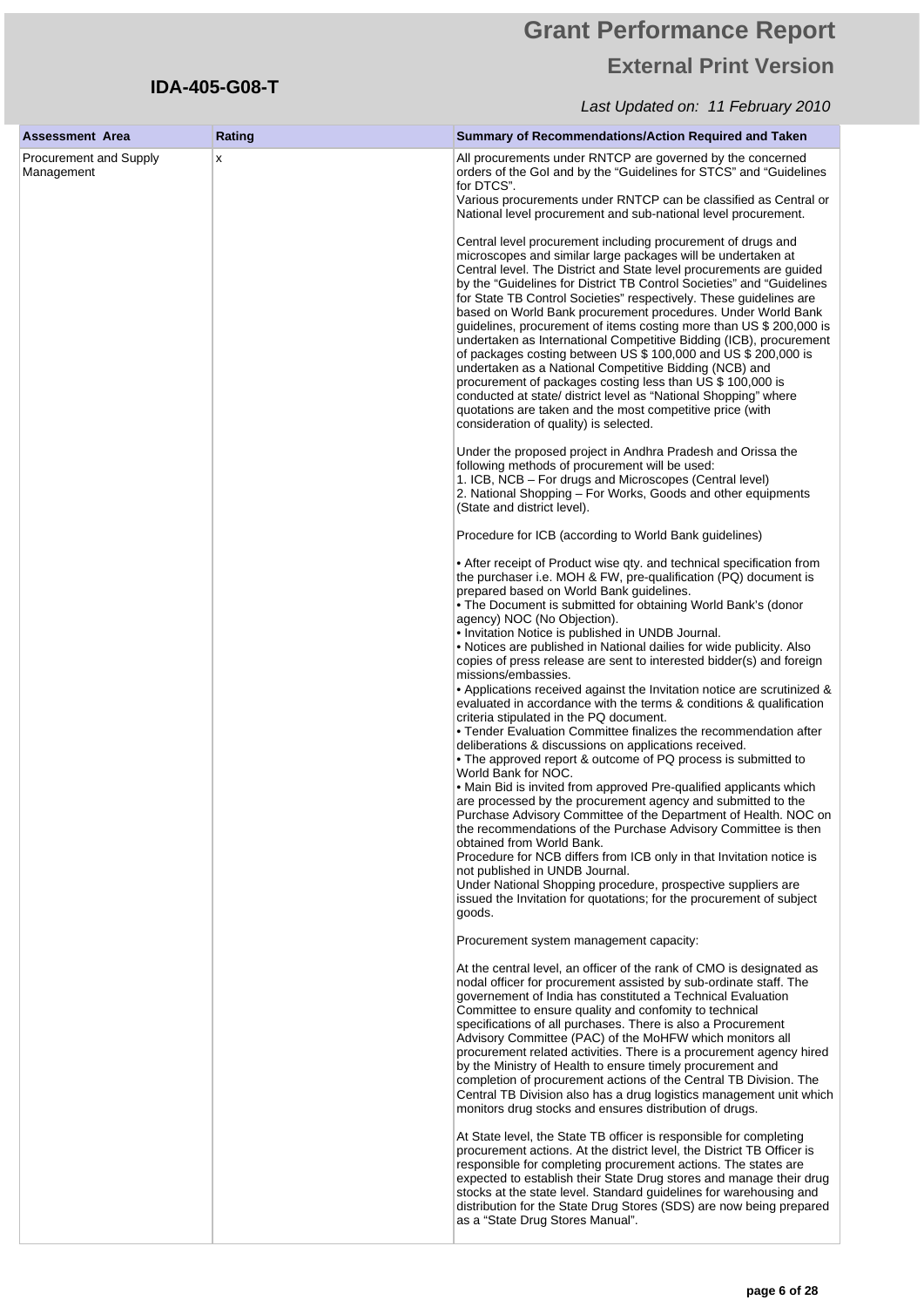## **IDA-405-G08-T**

| <b>Assessment Area</b>    | Rating         | <b>Summary of Recommendations/Action Required and Taken</b>                                                                                                                                                                                                                                                                                                                                                                                                                                                                                                                                                                                                                                                                                                                                                                                                                                                                                                                                                                                                                                                                                                                                                                                                                                   |
|---------------------------|----------------|-----------------------------------------------------------------------------------------------------------------------------------------------------------------------------------------------------------------------------------------------------------------------------------------------------------------------------------------------------------------------------------------------------------------------------------------------------------------------------------------------------------------------------------------------------------------------------------------------------------------------------------------------------------------------------------------------------------------------------------------------------------------------------------------------------------------------------------------------------------------------------------------------------------------------------------------------------------------------------------------------------------------------------------------------------------------------------------------------------------------------------------------------------------------------------------------------------------------------------------------------------------------------------------------------|
| Monitoring and Evaluation | x              | There is already a comprehensive framework in RNTCP for the<br>supervision and monitoring of the programme. The proposed<br>strategy seeks to build on the existing system, and to refine and<br>strengthen it. To date, RNTCP results have been highly satisfactory,<br>but therein lies the potential danger of complacency creeping into<br>the programme as people may begin to feel that as the programme<br>is doing so well, effort can be slackened.<br>Responsibility for both supervision and monitoring has been set at<br>the different levels and guidance is provided to the various officers<br>and staff.                                                                                                                                                                                                                                                                                                                                                                                                                                                                                                                                                                                                                                                                     |
| Overall                   | B <sub>1</sub> | A full-time finance officer is needed fro GFATM funded tuberculosis<br>related projects.<br>The states should have one full-time MO for every 8 to 10 districts to<br>carry out supervisory activities with facility for transport. WHO are<br>likely to provide and fund this facility.<br>PR would like procurement machinery to be strengthened by<br>appointing a full-time procurement officer each at state level for<br>Andhra Pradesh and Orissa. Staff devoted entirely to TB control<br>activities at the sub-district level should be continuously maintained.<br>Their continuity needs to be ensured if good monitoring and<br>evaluation activities presently going on under RNTCP are to be<br>continued.<br>The performance of this grant is very good. Six indicators have<br>exceeded target and other indicators have reached their target. The<br>surveys have been done and are under review for finalization. The<br>MOH team needs to clear the surveys before they can be counted<br>as completed. The Central TB Division has good implementation<br>arrangements and the systems for M&E, Finance and state level<br>management are good. The implementing entity, the Central TB<br>Division, needs to improve financial management at the sub<br>recipient level. |

|     | <b>1.5. Conditions Precedent</b>                                                                                                                                                                                |                |                         |                      |                   |                                                                                                                                                       |
|-----|-----------------------------------------------------------------------------------------------------------------------------------------------------------------------------------------------------------------|----------------|-------------------------|----------------------|-------------------|-------------------------------------------------------------------------------------------------------------------------------------------------------|
| CP# | <b>Condition Precedent</b>                                                                                                                                                                                      | <b>CP Type</b> | <b>Tied To</b>          | <b>Terminal Date</b> | Is currently met? | <b>Comments</b>                                                                                                                                       |
|     | Evidence by means of a review of the<br>Principal Recipient's procurement and supply<br>management plan that it can satisfactorily<br>undertake such procurement. This is part of<br>national procurement plan. |                |                         |                      | Yes               |                                                                                                                                                       |
|     | A plan for monitoring the performance and<br>sustainability of procurement and supply<br>management systems. This is part of national<br>procurement plan and national system.                                  |                |                         |                      | Yes               | The M&E Plan for GFATM-<br>assisted program forms a<br>part of the national M&E for<br>RNTCP. CP has been met<br>to the satisfaction of<br>GFATM.     |
|     | Separate bank account dedicated solely to<br>holding and administering Program Grant<br>Funds                                                                                                                   |                |                         |                      | Yes               | Statement submitted prior<br>to first disbursement.                                                                                                   |
|     | Letter signed by representative of PR, setting<br>forth name, title and specimen signature of<br>person allowed to sign DRs.                                                                                    |                | <b>Disbursem</b><br>ent |                      | Yes               | Letter submitted prior to<br>first disbursement                                                                                                       |
|     | Appointment of additional finance officer in<br>CTD and recruitment of required medical<br>officers.                                                                                                            |                |                         |                      | Yes               | Completed prior to second<br>disbursement                                                                                                             |
|     | State capacity assesment completed and<br>capacity building initiatives undertaken with<br>the State TB Program in AP and Orissa                                                                                |                | <b>Disbursem</b><br>ent |                      | Yes               | Completed prior to second<br>disbursement                                                                                                             |
|     | Assessment of PR's procurement and supply<br>management systems that it can undertake<br>procurement                                                                                                            |                |                         |                      | Yes               | World Bank assessment of<br>PR 's procurement and<br>supply management<br>systems has been<br>conducted in depth.<br>Reports available at<br>website. |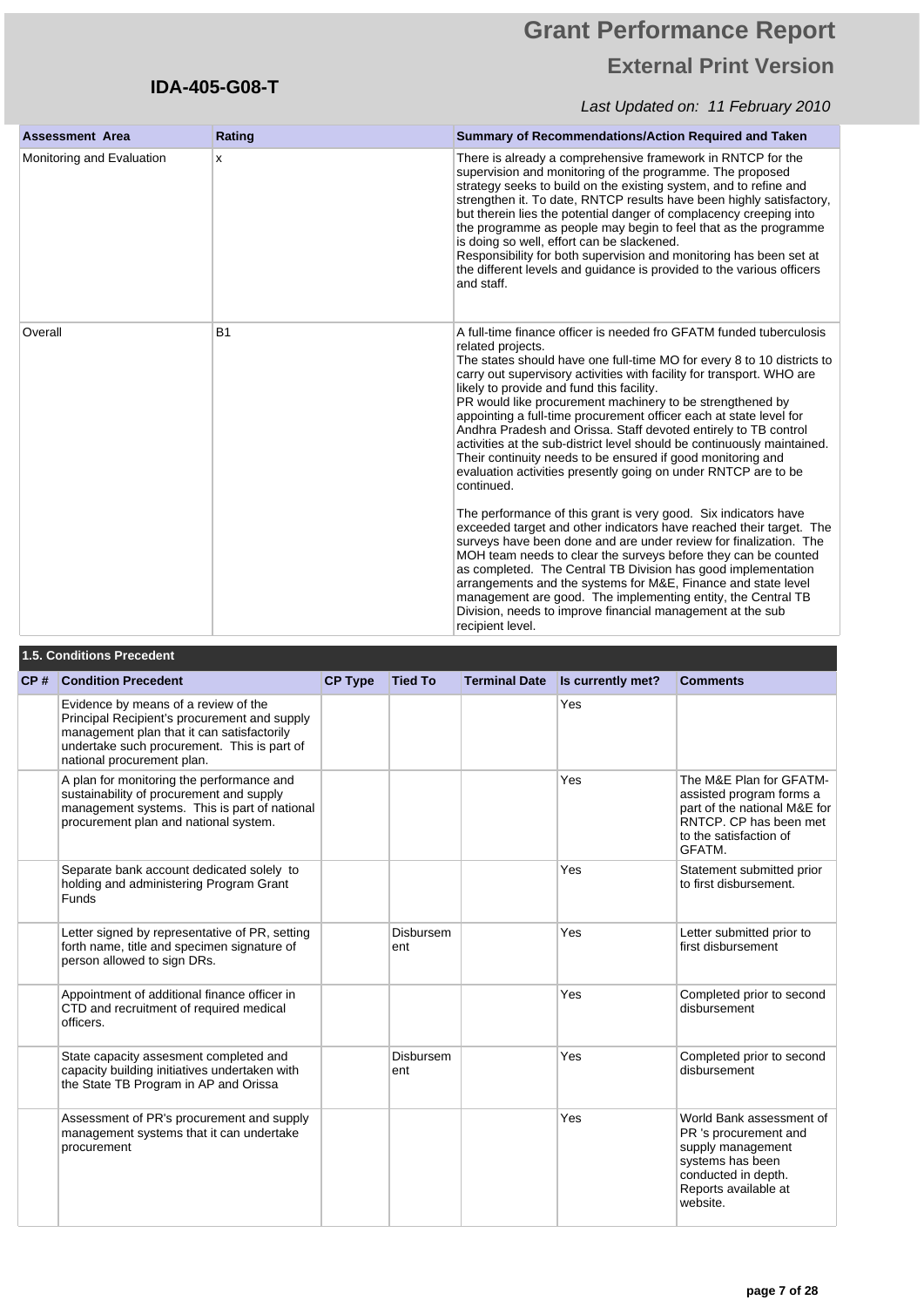# **Grant Performance Report External Print Version**

| CP# | <b>Condition Precedent</b>                                                                                                                                                                                                                                                                                                                                                                                                                      | <b>CP Type</b> | <b>Tied To</b>   | <b>Terminal Date</b> | Is currently met? | <b>Comments</b>                                                                                                                                                                                                                                                                                                     |
|-----|-------------------------------------------------------------------------------------------------------------------------------------------------------------------------------------------------------------------------------------------------------------------------------------------------------------------------------------------------------------------------------------------------------------------------------------------------|----------------|------------------|----------------------|-------------------|---------------------------------------------------------------------------------------------------------------------------------------------------------------------------------------------------------------------------------------------------------------------------------------------------------------------|
|     | Plan for monitoring the performance and<br>sustainability of procurement and supply<br>management systems.                                                                                                                                                                                                                                                                                                                                      |                | Procureme<br>nt  |                      | Yes               | P&S management cell has<br>been established, headed<br>by a CMO and consisting of<br>fulltime staff and<br>consultants to put the plan<br>in action.                                                                                                                                                                |
|     | Delivery by the PR to the Global Fund of a<br>budget not exceeding USD 300,000 for<br>improvement of the storage facilities and<br>infrastructures used for Health Products<br>procured using Grant funds                                                                                                                                                                                                                                       |                | Procureme<br>nt  |                      | Yes               | Funds have been<br>disbursed to various<br>GMSDs.                                                                                                                                                                                                                                                                   |
|     | PR should have completed a financial<br>management training programme for all state<br>finance and TB officials involved in<br>implementation of the Programme                                                                                                                                                                                                                                                                                  |                |                  |                      | Yes               |                                                                                                                                                                                                                                                                                                                     |
|     | PR shall select a M&E official from each<br>STDC and ensure additional M&E training to<br>state officials.                                                                                                                                                                                                                                                                                                                                      |                | Other            |                      | Yes               |                                                                                                                                                                                                                                                                                                                     |
|     | PR will implement measures to improve the<br>M&E for tracing DOTs of migrant and tribal<br>populations, particularly in Orissa.                                                                                                                                                                                                                                                                                                                 |                | Other            |                      | Yes               | An Online system is in<br>place in all the districts of<br>Orissa which enables State<br>TB Cells and receiving<br>districts share information<br>on migration and tribal<br>populations.                                                                                                                           |
|     | PR shall take measures to improve the<br>referral arrangements between RNTCP and<br><b>VCCT</b> centres                                                                                                                                                                                                                                                                                                                                         |                | Other            |                      | Yes               | <b>LFA</b> verified information<br>provided by PR - regular<br>meetings are being<br>conducted and monitoring<br>is underway.                                                                                                                                                                                       |
|     | Not later than 30 Sept 2008, PR shall organize<br>the provision of training to doctors in both<br>target states.                                                                                                                                                                                                                                                                                                                                |                | Disbursem<br>ent |                      | Yes               | Not later than 30 Sept<br>2008, PR shall organize the<br>provision of training to<br>doctors in both target<br>states. Both states are in<br>the process of preparing<br>their specific training plans<br>to ensure that no later than<br>September 2008, training is<br>completed.                                 |
|     | PR shall perform an assessment of NGO<br>participation at the state level, and initiate<br>activities to improve NGO participation                                                                                                                                                                                                                                                                                                              |                | Other            |                      | Yes               | PR is collating and<br>analysing the information<br>received from both states.<br>Assessment is expected to<br>be complete by the next<br>DR submission.<br>Information about NGO<br>participation has been<br>collected fr om both the<br>states and PR is collating<br>and analysing the<br>information received. |
|     | Not later than 31 Oct 2007, PR shall sign a<br>MOU with the IUATLD and WHO respectively,<br>regarding technical assistance to be provided<br>by both organisations                                                                                                                                                                                                                                                                              |                | Other            |                      | Yes               | MOU was signed on 7<br>November 2007.                                                                                                                                                                                                                                                                               |
|     | PR shall assess the capacity of the sub-<br>recipients to implement the program,<br>incluidng, but not limited to, the state level<br>socieites of Orissa and Andhra Pradesh,<br>provide the results of these assessments to<br>the Global Fund, and initiate capacity building<br>initiatives reasonably determined by the<br>Global Fund to be sufficient to support the<br>implementation requirements of the Program<br>at the state level. |                | Other            |                      | In Progress       |                                                                                                                                                                                                                                                                                                                     |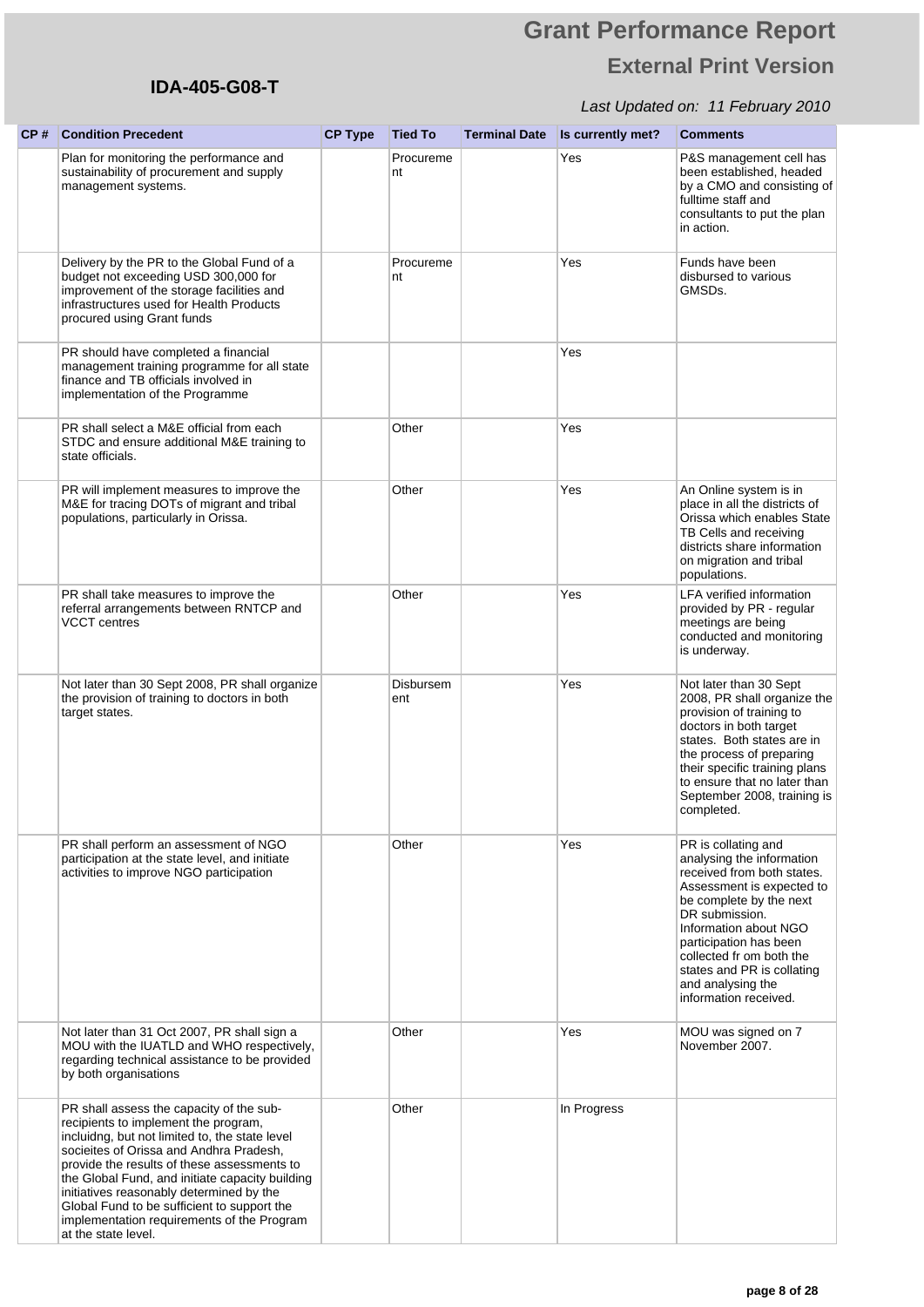## **IDA-405-G08-T**

| CP# | <b>Condition Precedent</b>                                                                                                                                                                                                                                                                     | <b>CP Type</b> | <b>Tied To</b>          | <b>Terminal Date</b> Is currently met? | <b>Comments</b> |
|-----|------------------------------------------------------------------------------------------------------------------------------------------------------------------------------------------------------------------------------------------------------------------------------------------------|----------------|-------------------------|----------------------------------------|-----------------|
|     | The term of the Grant shall be from the<br>Program Starting Date through the Program<br>Ending Date. The Global Fund shall provide<br>funding from the Program Ending Date<br>through Proposal Completion date (i.e. after<br>conclusion of the initial two years of project<br>funding), etc. |                | <b>Disbursem</b><br>ent | Yes                                    |                 |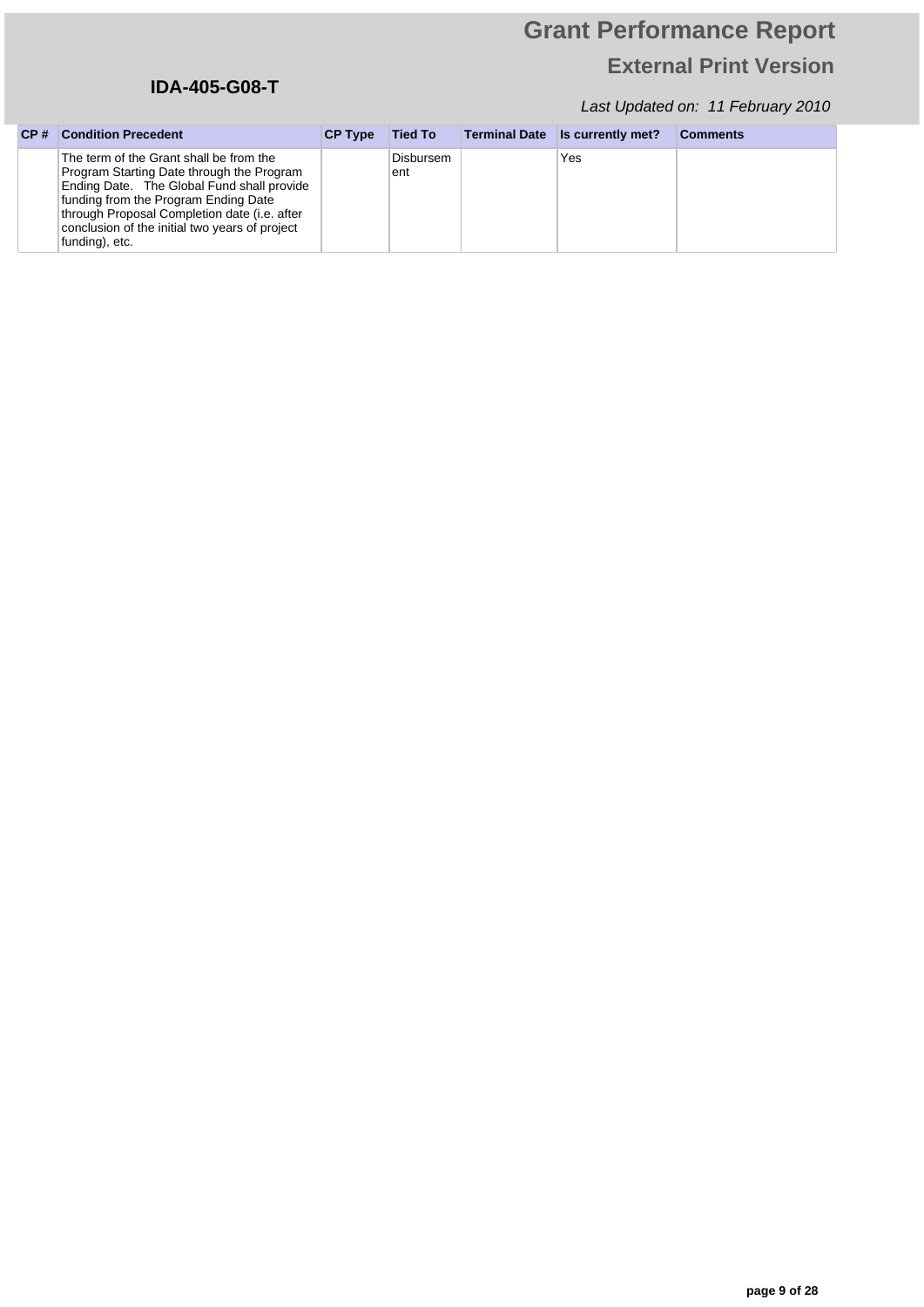#### Last Updated on: 11 February 2010

# 2. Key Grant Performance Information

| 2.1. Program Goals, Impact and Outcome Indicators |                                                                                                        |        |        |        |            |        |        |            |        |  |         |
|---------------------------------------------------|--------------------------------------------------------------------------------------------------------|--------|--------|--------|------------|--------|--------|------------|--------|--|---------|
| Goal 1                                            | To reduce the mortality and morbidity due to tuberculosis (TB) in two states Andhra Pradesh and Orissa |        |        |        |            |        |        |            |        |  |         |
| Impact indicator                                  | TB incidence rate<br><b>Baselines</b>                                                                  |        |        |        |            |        |        |            |        |  |         |
|                                                   |                                                                                                        |        |        |        |            |        |        | Value      |        |  | Year    |
|                                                   |                                                                                                        |        |        |        |            |        |        | 75/100,000 |        |  | 2004    |
|                                                   | Year <sub>1</sub>                                                                                      | Year 2 | Year 3 | Year 4 | Year 5     | Year 6 | Year 7 | Year 8     | Year 9 |  | Year 10 |
| Target                                            |                                                                                                        |        |        |        | 70/100,000 |        |        |            |        |  |         |
| Result                                            |                                                                                                        |        |        |        |            |        |        |            |        |  |         |

| Impact indicator | TB mortality rate |        |                    |                       |        |                   |        |  | <b>Baselines</b> |        |  |         |
|------------------|-------------------|--------|--------------------|-----------------------|--------|-------------------|--------|--|------------------|--------|--|---------|
|                  |                   |        |                    |                       |        |                   |        |  |                  |        |  | Year    |
|                  |                   |        | 2004<br>33/100,000 |                       |        |                   |        |  |                  |        |  |         |
|                  | Year 1            | Year 2 | Year <sub>3</sub>  | Year 4                | Year 5 | Year <sub>6</sub> | Year 7 |  | Year 8           | Year 9 |  | Year 10 |
| Target           |                   |        |                    | 28/100,000 27/100,000 |        |                   |        |  |                  |        |  |         |
| Result           |                   |        |                    |                       |        |                   |        |  |                  |        |  |         |

| Outcome   |                      | New smear positive case detection rate (%) - Percentage of new positive cases |             |             | <b>Baselines</b> |        |        |        |             |         |
|-----------|----------------------|-------------------------------------------------------------------------------|-------------|-------------|------------------|--------|--------|--------|-------------|---------|
| indicator |                      | detected and registered for treatment out of the estimated New Smear Positive |             |             | Value            |        | Year   |        |             |         |
|           | cases in the country |                                                                               |             |             |                  |        |        |        | 72%<br>2004 |         |
|           | Year 1               | Year 2                                                                        | Year 3      | Year 4      | Year 5           | Year 6 | Year 7 | Year 8 | Year 9      | Year 10 |
| Target    | $\geq 70\%$          | $\geq 70\%$                                                                   | $\geq 70\%$ | $\geq 70\%$ | $\geq 70\%$      |        |        |        |             |         |
| Result    |                      |                                                                               |             |             |                  |        |        |        |             |         |

| Outcome<br>Treatment success rate |        |        |        |        |        |        |                   |  | <b>Baselines</b> |        |         |  |
|-----------------------------------|--------|--------|--------|--------|--------|--------|-------------------|--|------------------|--------|---------|--|
| indicator                         |        |        |        |        |        |        |                   |  | Value            |        | Year    |  |
|                                   |        |        |        |        |        |        |                   |  | 86%              |        | 2004    |  |
|                                   | Year 1 | Year 2 | Year 3 | Year 4 | Year 5 | Year 6 | Year <sub>7</sub> |  | Year 8           | Year 9 | Year 10 |  |
| Target                            | >85%   | ≥85%   | ≥85%   | ≥85%   | ≥85%   |        |                   |  |                  |        |         |  |
| Result                            |        |        |        |        |        |        |                   |  |                  |        |         |  |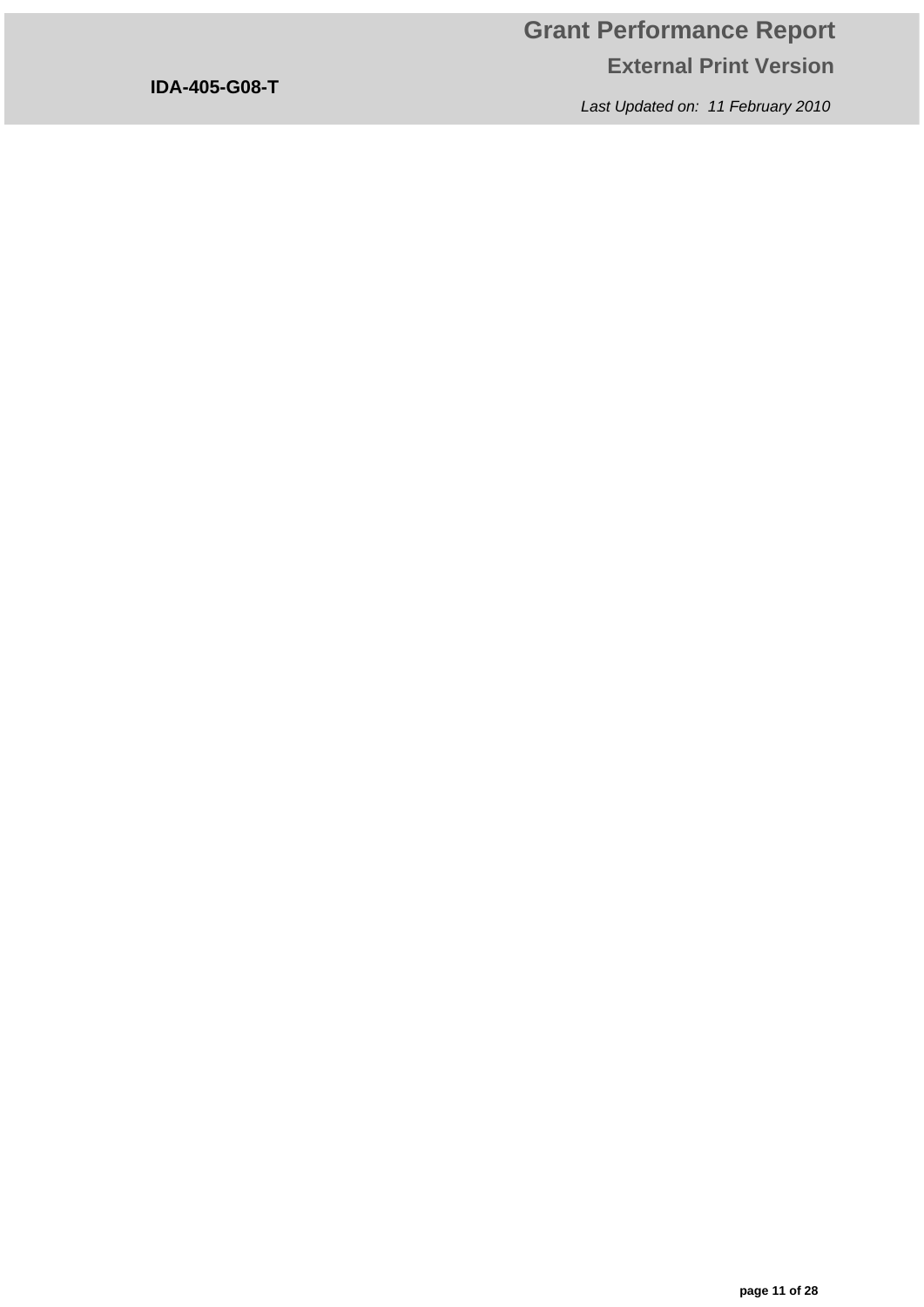# **Grant Performance Report External Print Version**

Last Updated on: 11 February 2010

#### **2.2. Programmatic Performance**

| 2.2.1. Reporting Periods |                        |                               |                        |                        |                        |                           |                        |                        |  |  |
|--------------------------|------------------------|-------------------------------|------------------------|------------------------|------------------------|---------------------------|------------------------|------------------------|--|--|
|                          | Period 1               | Period 2                      | Period 3               | Period 4               | Period 5               | Period 6                  | Period <sub>7</sub>    | Period 8               |  |  |
| N/A                      | 01.Apr.05<br>30.Jun.05 | 01.Jul.05<br>30.Sep.05        | 01.Oct.05<br>31.Dec.05 | 01.Jan.06<br>31.Mar.06 | 01.Apr.06<br>30.Jun.06 | $01$ .Jul.06<br>30.Sep.06 | 01.Oct.06<br>31.Dec.06 | 01.Jan.07<br>31.Mar.07 |  |  |
|                          | Period 9               | Period 10                     | Period 11              | Period 12              | Period 13              | Period 14                 | Period 15              | Period 16              |  |  |
| N/A                      | 01.Apr.07<br>30.Jun.07 | $ 01$ .Jul. $07$<br>30.Sep.07 | 01.Oct.07<br>31.Dec.07 | 01.Jan.08<br>31.Mar.08 | 01.Apr.08<br>30.Jun.08 | $01$ .Jul.08<br>30.Sep.08 | 01.Oct.08<br>31.Dec.08 | 01.Jan.09<br>31.Mar.09 |  |  |

#### **2.2.2. Program Objectives, Service Delivery Areas and Indicators**

**Objective 1 - To maintain and improve sustainable Revised National TB Control Program (RNTCP), technical, managerial and organizational infrastructure in the state of Andhra Pradesh and Orissa in order to achieve and maintain more than 85% treatment success and >70% detection of new smear positive pulmonary TB cases and thus contribute to the overall national goal.**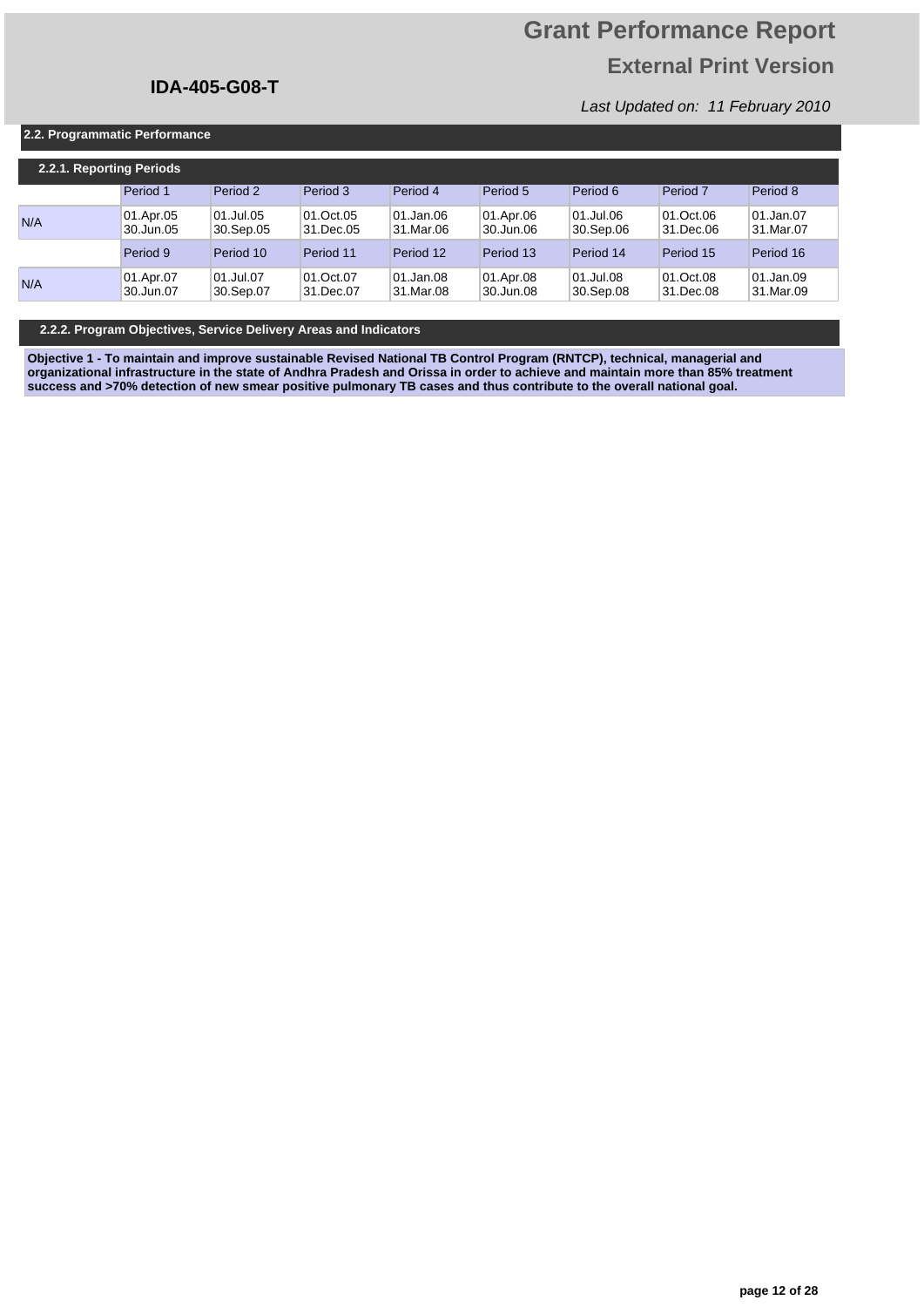# **Grant Performance Report External Print Version**

Last Updated on: 11 February 2010

#### **Prevention: Identification of Infectious Cases**

Indicator 1.2 - Number of new smear positive cases detected and put on treatment among the total estimated number of new smear positive TB cases per year in the areas covered under DOTS with GFATM assistance (incl. public and private)

|        | <b>Baseline</b>                                                                                                                                                    |                                  |        |                               |           |                                 |           |                                                  |           |                     |           |
|--------|--------------------------------------------------------------------------------------------------------------------------------------------------------------------|----------------------------------|--------|-------------------------------|-----------|---------------------------------|-----------|--------------------------------------------------|-----------|---------------------|-----------|
|        |                                                                                                                                                                    |                                  |        | Is Top 10<br>indicator? (Y/N) |           | Is Training<br>indicator? (Y/N) |           |                                                  |           |                     |           |
|        |                                                                                                                                                                    | Value                            | Year   |                               |           |                                 |           |                                                  |           |                     |           |
|        | Level 3-People reached                                                                                                                                             | 15298                            | Dec-04 | Υ                             |           | N                               |           |                                                  |           |                     |           |
|        | Period 1                                                                                                                                                           | Period <sub>2</sub>              |        | Period 3                      |           | Period 4                        |           | Period 5                                         | Period 6  | Period <sub>7</sub> | Period 8  |
| Target | $\mathbf 0$                                                                                                                                                        |                                  | 0      | 0                             |           | 0                               |           | 41,545                                           | 57,907    | 74,270              | 90,632    |
| Result |                                                                                                                                                                    |                                  |        |                               |           | $\Omega$                        |           | Pending result                                   | 41,780    | 75,120              | 92,001    |
|        | Period 9                                                                                                                                                           | Period 10                        |        | Period 11                     |           | Period 12                       | Period 13 |                                                  | Period 14 | Period 15           | Period 16 |
| Target | 16,546                                                                                                                                                             |                                  | 33,091 | 49,637                        |           | 66,358                          |           | 16721 (non<br>cumulative from<br>Q <sub>12</sub> | 33,442    | 50,163              | 67,056    |
| Result | 19,120                                                                                                                                                             |                                  | 36,615 | Pending result                |           | 71,559                          |           | Pending result                                   | 37,118    | Pending result      | 72,351    |
|        | Indicator 1.3 - Number of District TB Officers, Medical Office-TB Control, Senior Treatment Supervisors, Senior TB supervisor, lab technicians<br>trained in RNTCP |                                  |        |                               |           |                                 |           |                                                  |           |                     |           |
|        |                                                                                                                                                                    | <b>Baseline</b>                  |        | Is Top 10                     |           | Is Training                     |           |                                                  |           |                     |           |
|        |                                                                                                                                                                    | Value                            | Year   | indicator? (Y/N)              |           | indicator? (Y/N)                |           |                                                  |           |                     |           |
|        | Level 1-People trained                                                                                                                                             | 0                                | Dec-04 | Υ                             |           | Υ                               |           |                                                  |           |                     |           |
|        | Period 1                                                                                                                                                           | Period <sub>2</sub>              |        | Period 3                      | Period 4  |                                 | Period 5  |                                                  | Period 6  | Period 7            | Period 8  |
| Target | $\mathbf 0$                                                                                                                                                        |                                  | 0      | $\mathbf 0$                   |           | 0                               |           | 500                                              | 1,000     | 1,500               | 2,000     |
| Result |                                                                                                                                                                    |                                  |        |                               |           | $\mathbf 0$                     |           | Pending result                                   | 209       | 2,686               | 3,180     |
|        | Period 9                                                                                                                                                           | Period 10                        |        | Period 11                     | Period 12 |                                 | Period 13 |                                                  | Period 14 | Period 15           | Period 16 |
| Target | 3,300                                                                                                                                                              |                                  | 3,450  | 3,600                         | 3,750     |                                 |           | 3,900                                            | 4,100     | 4,300               | 4,500     |
| Result | 3,324                                                                                                                                                              |                                  | 3,433  | Pending result                | 3,739     |                                 |           | Pending result                                   | 4,062     | Pending result      | 4,307     |
|        | Indicator 1.4 - Number of microscopy centers established and supported                                                                                             |                                  |        |                               |           |                                 |           |                                                  |           |                     |           |
|        |                                                                                                                                                                    | <b>Baseline</b><br>$11 - 11 = 2$ |        | Is Top 10<br>indicator? (Y/N) |           | Is Training<br>indicator? (Y/N) |           |                                                  |           |                     |           |

|                                     | Value | Year   | $\mathbf{r}$ | $n$ ululuuttu : 11/1 |
|-------------------------------------|-------|--------|--------------|----------------------|
| Level 2-Service Points<br>supported | 1395  | Sep-04 |              | N                    |

|        | Period 1 | Period 2  | Period 3       | Period 4       | Period 5       | Period 6  | Period 7       | Period 8  |
|--------|----------|-----------|----------------|----------------|----------------|-----------|----------------|-----------|
| Target |          | 0         | 0              | $\overline{0}$ | 1,411          | 1,427     | 1.442          | 1,458     |
| Result |          |           |                | $\overline{0}$ | Pending result | 1,389     | 1,420          | 1,432     |
|        | Period 9 | Period 10 | Period 11      | Period 12      | Period 13      | Period 14 | Period 15      | Period 16 |
| Target | 1,432    | 1.435     | 1.438          | 1.440          | 1.442          | 1.445     | 1,448          | 1,450     |
| Result | 1,429    | 1,436     | Pending result | 1,457          | Pending result | 1,456     | Pending result | 1,464     |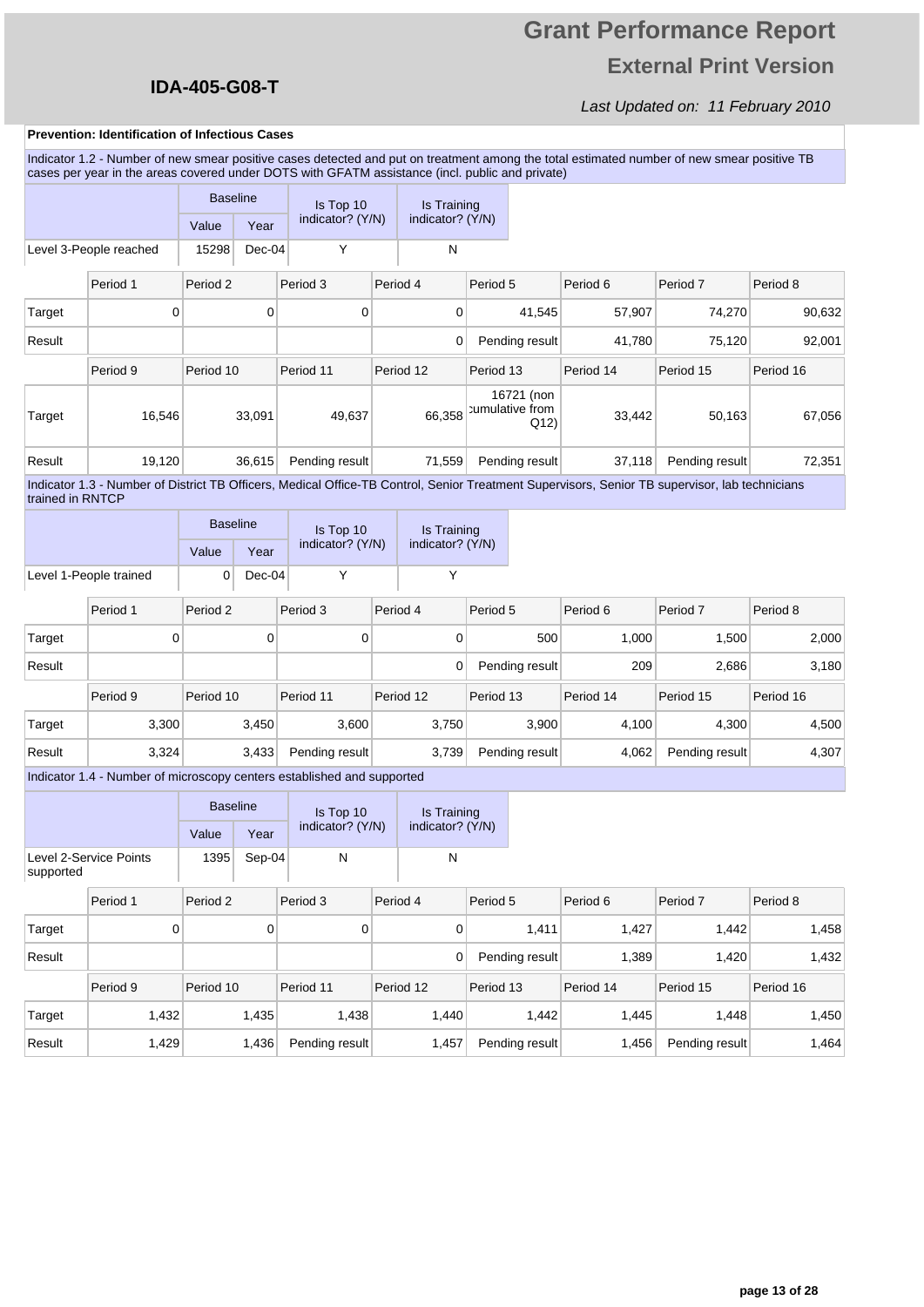### **IDA-405-G08-T**

#### Last Updated on: 11 February 2010

#### **Treatment: Control of drug resistance**

Indicator 1.5 - Number of state staff trained in conducting Drug Resistance Surveillance including Medical Officers and Lab Technicians

|        | <b>Baseline</b>        |                | Is Top 10 |                  | Is Training |                  |                |     |           |                |           |     |
|--------|------------------------|----------------|-----------|------------------|-------------|------------------|----------------|-----|-----------|----------------|-----------|-----|
|        |                        | Value          | Year      | indicator? (Y/N) |             | indicator? (Y/N) |                |     |           |                |           |     |
|        | Level 1-People trained | 0              | Dec-04    | Y                |             | $\checkmark$     |                |     |           |                |           |     |
|        | Period 1               | Period 2       |           | Period 3         | Period 4    |                  | Period 5       |     | Period 6  | Period 7       | Period 8  |     |
| Target | 100                    |                | 200       | 200              |             | 200              |                | 200 | 200       | 200            |           | 200 |
| Result | Pending result         | Pending result |           | Pending result   |             | 283              | Pending result |     | 283       | 283            |           | 283 |
|        | Period 9               | Period 10      |           | Period 11        | Period 12   |                  | Period 13      |     | Period 14 | Period 15      | Period 16 |     |
| Target | 283                    |                | 283       | 283              |             | 400              |                | 400 | 400       | 400            |           | 400 |
| Result | 283                    |                | 283       | Pending result   |             | 283              | Pending result |     | 541       | Pending result |           | 993 |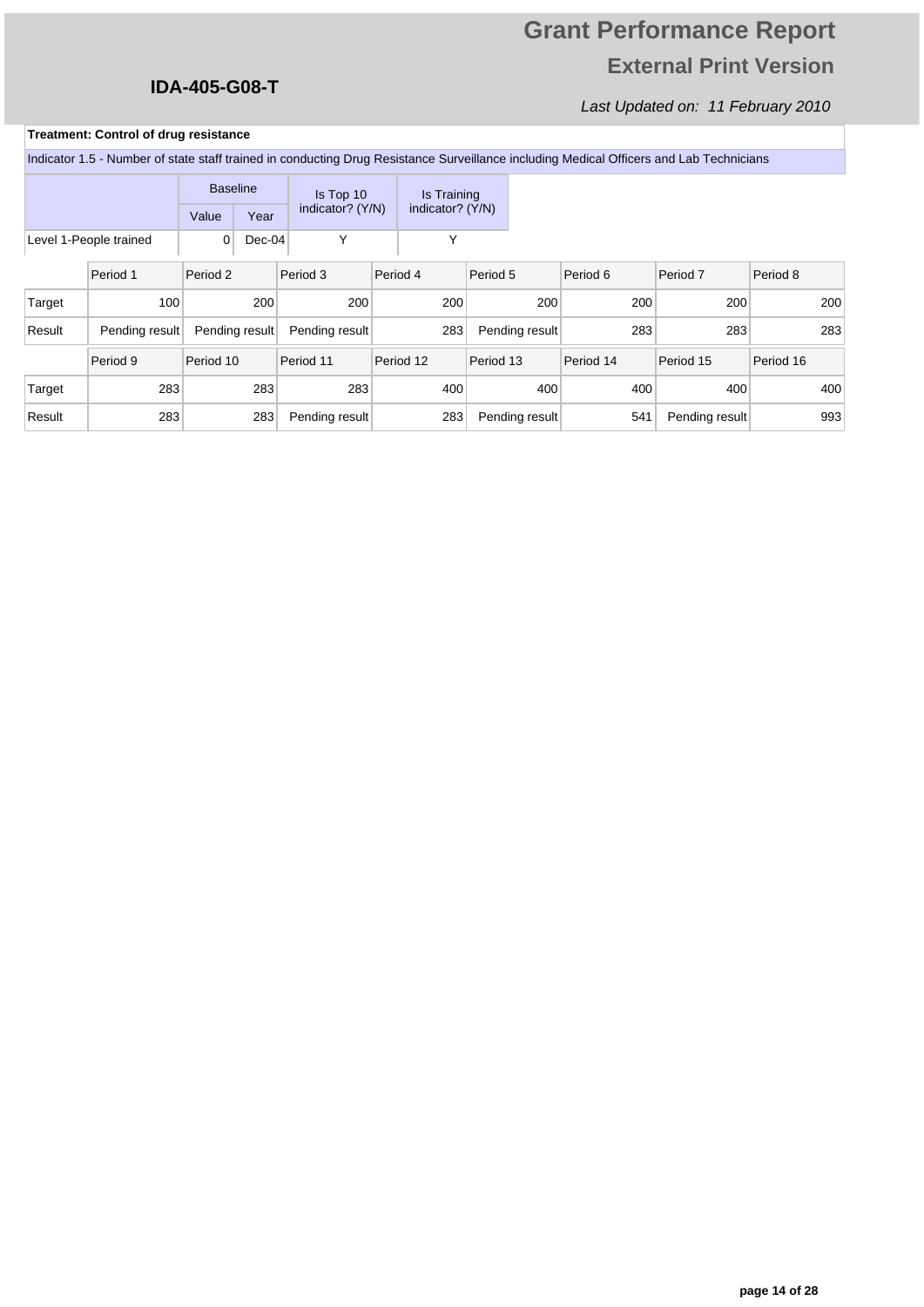# **Grant Performance Report External Print Version**

Last Updated on: 11 February 2010

#### **Treatment: Timely detection and quality treatment of cases**

Indicator 1.7 - Number of health facilities (TU-Tuberculosis Unit stocking drugs and providing supervision for DOT services) established and supported.

|                                |                                                                                                                                           | <b>Baseline</b> |                |                  | Is Top 10 |           | Is Training      |                |           |                |           |  |
|--------------------------------|-------------------------------------------------------------------------------------------------------------------------------------------|-----------------|----------------|------------------|-----------|-----------|------------------|----------------|-----------|----------------|-----------|--|
|                                |                                                                                                                                           | Value           | Year           | indicator? (Y/N) |           |           | indicator? (Y/N) |                |           |                |           |  |
| supported                      | Level 2-Service Points                                                                                                                    | 230             | Sep-04         |                  | N         |           | N                |                |           |                |           |  |
|                                | Period 1                                                                                                                                  | Period 2        |                | Period 3         |           | Period 4  |                  | Period 5       | Period 6  | Period 7       | Period 8  |  |
| Target                         | 0                                                                                                                                         |                 | $\overline{0}$ |                  | 0         |           | n/a              | 240            | 250       | 260            | 260       |  |
| Result                         |                                                                                                                                           |                 |                |                  |           |           | 271              | Pending result | 272       | 272            | 277       |  |
|                                | Period 9                                                                                                                                  | Period 10       |                | Period 11        |           | Period 12 |                  | Period 13      | Period 14 | Period 15      | Period 16 |  |
| Target                         | 277                                                                                                                                       |                 | 277            |                  | 277       |           | 278              | 278            | 278       | 279            | 280       |  |
| Result                         | 277                                                                                                                                       |                 | 277            | Pending result   |           |           | 280              | Pending result | 294       | Pending result | 283       |  |
| $l$ adiaatas<br>$\overline{A}$ | Description of now among positive TD coase registered under DOTC who are quescoafully tracted (eages which were registered in<br>$\Omega$ |                 |                |                  |           |           |                  |                |           |                |           |  |

Indicator 1.8 - Percentage of new smear-positive TB cases registered under DOTS who are successfully treated (cases which were registered in the corresponding quarter of the previous year)\*

|                        | <b>Baseline</b> |      | Is Top 10        | Is Training<br>indicator? (Y/N) |  |
|------------------------|-----------------|------|------------------|---------------------------------|--|
|                        | Value           | Year | indicator? (Y/N) |                                 |  |
| Level 3-People reached |                 | 2004 |                  | N                               |  |

|        | Period 1                          | Period 2                            | Period 3         | Period 4                           | Period 5       | Period 6                           | Period 7                         | Period 8                         |
|--------|-----------------------------------|-------------------------------------|------------------|------------------------------------|----------------|------------------------------------|----------------------------------|----------------------------------|
| Target | n/a                               | n/a                                 | n/a              | n/a                                | $\overline{0}$ | n/a                                | N: 8,967<br>D: 10.549<br>P: 85%  | N:<br>D:<br>P: %                 |
| Result | N:<br>D:<br>P: %                  | N:<br>D:<br>P: %                    | N:<br>D.<br>P: % | $\Omega$                           | $\overline{0}$ | $\Omega$                           | N: 13,020<br>D: 14.985<br>P: 87% | 87%                              |
|        | Period 9                          | Period 10                           | Period 11        | Period 12                          | Period 13      | Period 14                          | Period 15                        | Period 16                        |
| Target | N: 49,221<br>D: 57,907<br>P: 85%  | N: 49,221<br>D: 57,907<br>$P: 85\%$ |                  | N: 77,037<br>D: 90,632<br>P: 85%   |                | N: 28,127<br>D: 33.091<br>P: 85%   | N: 42,191<br>D: 49,637<br>P: 85% | N: 56,404<br>D: 66,358<br>P: 85% |
| Result | N: 87,701<br>D: 105,816<br>P: 83% | N: 106,075<br>D: 122,411<br>P: 87%  | Pending result   | N: 135,474<br>D: 156,054<br>P: 87% | Pending result | N: 167,696<br>D: 191,200<br>P: 88% | Pending result                   | N: 30,719<br>D: 34,940<br>P: 88% |

Indicator 1.9 - Total number of patients put on treatment under the RNTCP with GFATM assistance (incl. public and private health facilities

|                        |          | <b>Baseline</b> |          |                  | Is Top 10 |                  |   | Is Training |
|------------------------|----------|-----------------|----------|------------------|-----------|------------------|---|-------------|
|                        |          | Value<br>Year   |          | indicator? (Y/N) |           | indicator? (Y/N) |   |             |
| Level 3-People reached |          |                 | $Dec-04$ |                  |           |                  | N |             |
|                        | Period 1 | Period 2        |          |                  | Period 3  | Period 4         |   | Period      |
|                        |          |                 |          |                  |           |                  |   |             |

|        | Period 1 | Period 2  | Period 3       | Period 4  | Period 5       | Period 6  | Period 7       | Period 8  |
|--------|----------|-----------|----------------|-----------|----------------|-----------|----------------|-----------|
| Target |          | 0         | 0              | 0         | 105.543        | 147.193   | 188.843        | 230,493   |
| Result |          |           |                | 63.893    | Pending result | 101,559   | 178.955        | 218,028   |
|        | Period 9 | Period 10 | Period 11      | Period 12 | Period 13      | Period 14 | Period 15      | Period 16 |
| Target | 259.841  | 289.190   | 318.538        | 348.641   | 378.744        | 408.846   | 438.949        | 469,967   |
| Result | 259,690  | 299,294   | Pending result | 380,600   | Pending result | 464,467   | Pending result | 546,232   |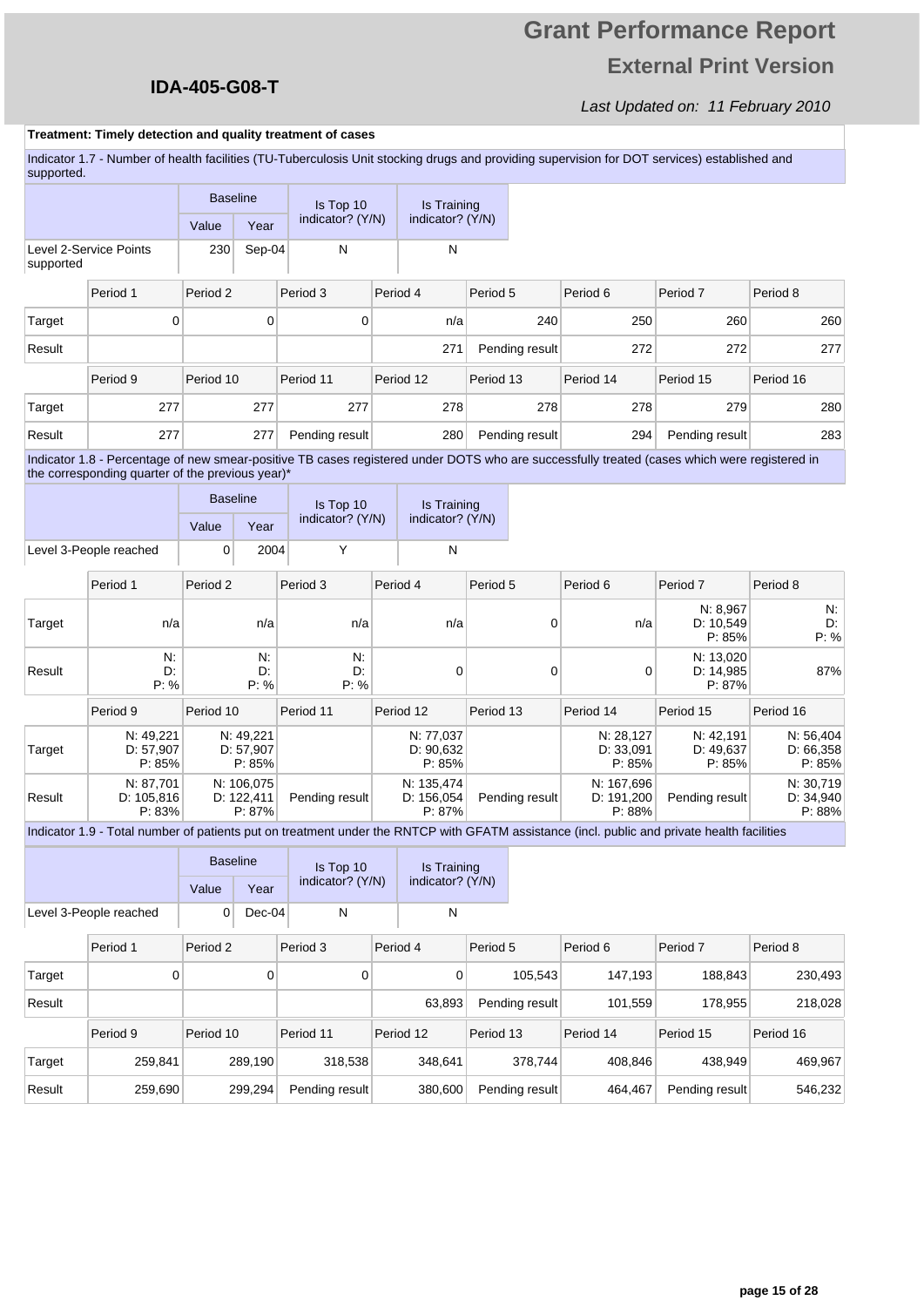# **Grant Performance Report External Print Version**

|  |  |  |  | Supportive Environment: Health systems strengthening |
|--|--|--|--|------------------------------------------------------|
|--|--|--|--|------------------------------------------------------|

|           | Indicator 1.10 - Number of survey reports produced and distributed                                                    |                 |             |                               |          |                                 |           |                |           |                     |           |
|-----------|-----------------------------------------------------------------------------------------------------------------------|-----------------|-------------|-------------------------------|----------|---------------------------------|-----------|----------------|-----------|---------------------|-----------|
|           |                                                                                                                       | <b>Baseline</b> |             | Is Top 10<br>indicator? (Y/N) |          | Is Training<br>indicator? (Y/N) |           |                |           |                     |           |
|           |                                                                                                                       | Value           | Year        |                               |          |                                 |           |                |           |                     |           |
| Indicator | Level 0-Process/Activity                                                                                              | 0               | Dec-04      | Ν                             |          | ${\sf N}$                       |           |                |           |                     |           |
|           | Period 1                                                                                                              | Period 2        |             | Period 3                      | Period 4 |                                 | Period 5  |                | Period 6  | Period <sub>7</sub> | Period 8  |
| Target    | $\mathbf 0$                                                                                                           |                 | 0           | 0                             |          | 5                               |           | 5              | 5         | 5                   |           |
| Result    |                                                                                                                       |                 |             |                               |          | 0                               |           | Pending result | 0         | 1                   | 1         |
|           | Period 9                                                                                                              | Period 10       |             | Period 11                     |          | Period 12                       | Period 13 |                | Period 14 | Period 15           | Period 16 |
| Target    | 5                                                                                                                     |                 | 5           | 5                             |          | 5                               |           | 5              | 5         | 5                   | 5         |
| Result    | 1                                                                                                                     |                 | 1           | Pending result                |          | 3                               |           | Pending result | 3         | Pending result      | 3         |
|           | TB/HIV collaborative activities: Intensified case-finding among PLWHA                                                 |                 |             |                               |          |                                 |           |                |           |                     |           |
|           | Indicator 1.11 - Total number of TB suspects (HIV positive plus HIV negative) referred from VCTCs to RNTCP facilities |                 |             |                               |          |                                 |           |                |           |                     |           |
|           |                                                                                                                       | <b>Baseline</b> |             | Is Top 10                     |          | Is Training                     |           |                |           |                     |           |
|           |                                                                                                                       | Value           | Year        | indicator? (Y/N)              |          | indicator? (Y/N)                |           |                |           |                     |           |
|           | Level 3-People reached                                                                                                | 0               | Dec-04      | N                             |          | ${\sf N}$                       |           |                |           |                     |           |
|           | Period 1                                                                                                              | Period 2        |             | Period 3                      | Period 4 |                                 | Period 5  |                | Period 6  | Period <sub>7</sub> | Period 8  |
| Target    | 0                                                                                                                     |                 | $\mathbf 0$ | 0                             |          | 0                               |           | 3,000          | 6,000     | 9,000               | 12,000    |
| Result    |                                                                                                                       |                 |             |                               |          |                                 |           | Pending result | 6,633     | Pending result      | 25,054    |
|           | Period 9                                                                                                              | Period 10       |             | Period 11                     |          | Period 12                       | Period 13 |                | Period 14 | Period 15           | Period 16 |
| Target    | 29,000                                                                                                                |                 | 34,000      | 39,000                        |          | 43,000                          |           | 48,000         | 53,000    | 58,000              | 63,000    |
| Result    | 33,036                                                                                                                |                 | 42,619      | Pending result                |          | 66,522                          |           | Pending result | 84,778    | Pending result      | 116,892   |
|           | Indicator 1.12 - Number of HIV positive TB cases put on DOTS                                                          |                 |             |                               |          |                                 |           |                |           |                     |           |
|           |                                                                                                                       | <b>Baseline</b> |             | Is Top 10                     |          | Is Training                     |           |                |           |                     |           |
|           |                                                                                                                       | Value           | Year        | indicator? (Y/N)              |          | indicator? (Y/N)                |           |                |           |                     |           |
|           | Level 3-People reached                                                                                                | 0               | Dec-04      | Υ                             |          | N                               |           |                |           |                     |           |
|           | Period 1                                                                                                              | Period 2        |             | Period 3                      | Period 4 |                                 | Period 5  |                | Period 6  | Period 7            | Period 8  |
| Target    | $\mathbf 0$                                                                                                           |                 | 0           | 0                             |          | 0                               |           | 250            | 500       | 750                 | 1,000     |
| Result    |                                                                                                                       |                 |             |                               |          |                                 |           | Pending result | 438       | 1,308               | 1,716     |
|           | Period 9                                                                                                              | Period 10       |             | Period 11                     |          | Period 12                       | Period 13 |                | Period 14 | Period 15           | Period 16 |
| Target    | 1,250                                                                                                                 |                 | 1,500       | 1,750                         |          | 2,000                           |           | 2,300          | 2,600     | 2,900               | 3,200     |
| Result    | 2,301                                                                                                                 |                 | 2,928       | Pending result                |          | 7,158                           |           | Pending result | 9,217     | Pending result      | 10,624    |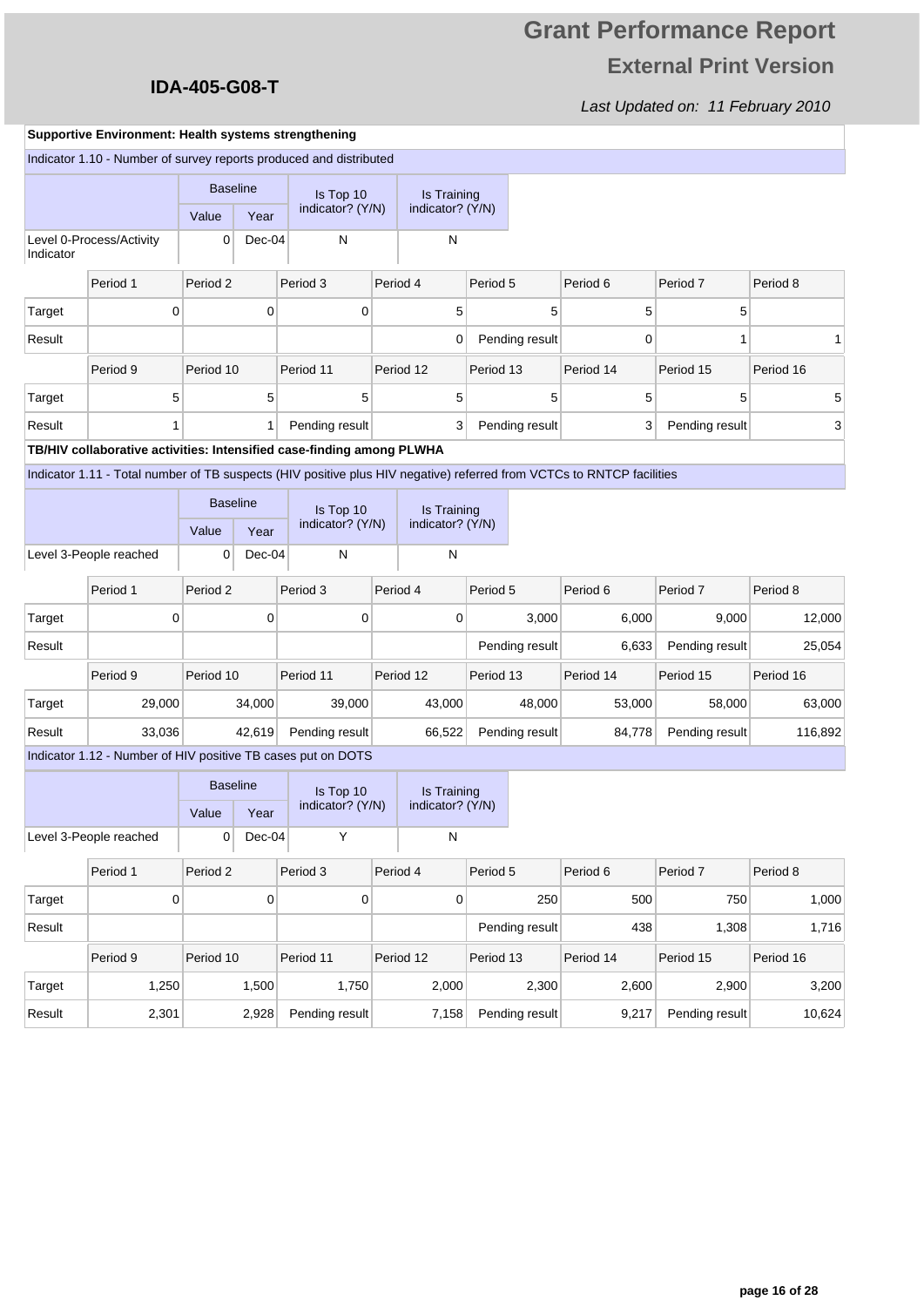### **IDA-405-G08-T**

#### Last Updated on: 11 February 2010

**Objective 2 - Increase the accessibility of RNTCP services in the states of Andhra Pradesh and Orissa by inter-sectoral collaboration with other sectors outside of public health facilities such as private sector, NGO sector, etc.**

**Supportive Environment: Coordination and partnership development (national, community, public-private)**

|                       | Indicator 2.1 - Number of NGO staff and private health providers involved in RNTCP |           |          |                  |     |           |                  |           |                |           |                |           |       |
|-----------------------|------------------------------------------------------------------------------------|-----------|----------|------------------|-----|-----------|------------------|-----------|----------------|-----------|----------------|-----------|-------|
|                       | <b>Baseline</b><br>Is Top 10                                                       |           |          | Is Training      |     |           |                  |           |                |           |                |           |       |
|                       |                                                                                    | Value     | Year     | indicator? (Y/N) |     |           | indicator? (Y/N) |           |                |           |                |           |       |
| supported             | Level 2-Service Points                                                             | 112       | $Dec-04$ | N                |     |           | N                |           |                |           |                |           |       |
|                       | Period 1                                                                           | Period 2  |          | Period 3         |     | Period 4  |                  | Period 5  |                | Period 6  | Period 7       | Period 8  |       |
| Target                | 0                                                                                  |           | 0        |                  | 0   |           | 0                |           | 200            | 275       | 350            |           | 400   |
| Result                |                                                                                    |           |          |                  |     |           | n/a              |           | Pending result | 438       | 745            |           | 558   |
|                       | Period 9                                                                           | Period 10 |          | Period 11        |     | Period 12 |                  | Period 13 |                | Period 14 | Period 15      | Period 16 |       |
| Target                | 530                                                                                |           | 550      |                  | 575 |           | 600              |           | 630            | 660       | 700            |           | 750   |
| Result                | 584                                                                                |           | 571      | Pending result   |     |           | 784              |           | Pending result | 830       | Pending result |           | 1,081 |
| $l$ adiaatar $\Omega$ | Number of NCO atoff and DDs trained an DOTC provision                              |           |          |                  |     |           |                  |           |                |           |                |           |       |

Indicator 2.2 - Number of NGO staff and PPs trained on DOTS provision

|                        | <b>Baseline</b> |          | Is Top 10        | Is Training      |
|------------------------|-----------------|----------|------------------|------------------|
|                        | Value           | Year     | indicator? (Y/N) | indicator? (Y/N) |
| Level 1-People trained |                 | $Dec-04$ |                  |                  |

|        | Period 1 | Period 2  | Period 3  | Period 4  | Period 5       | Period 6  | Period <sub>7</sub> | Period 8  |
|--------|----------|-----------|-----------|-----------|----------------|-----------|---------------------|-----------|
| Target |          | 0         | 0         | 0         | 400            | 640       | 750                 | 825       |
| Result |          |           |           | 264       | Pending result | 1.030     | 1.117               | 1,039     |
|        |          |           |           |           |                |           |                     |           |
|        | Period 9 | Period 10 | Period 11 | Period 12 | Period 13      | Period 14 | Period 15           | Period 16 |
| Target | 1.050    | 1.080     | 1.100     | 1,125     | 1.160          | 1.200     | 1,250               | 1,320     |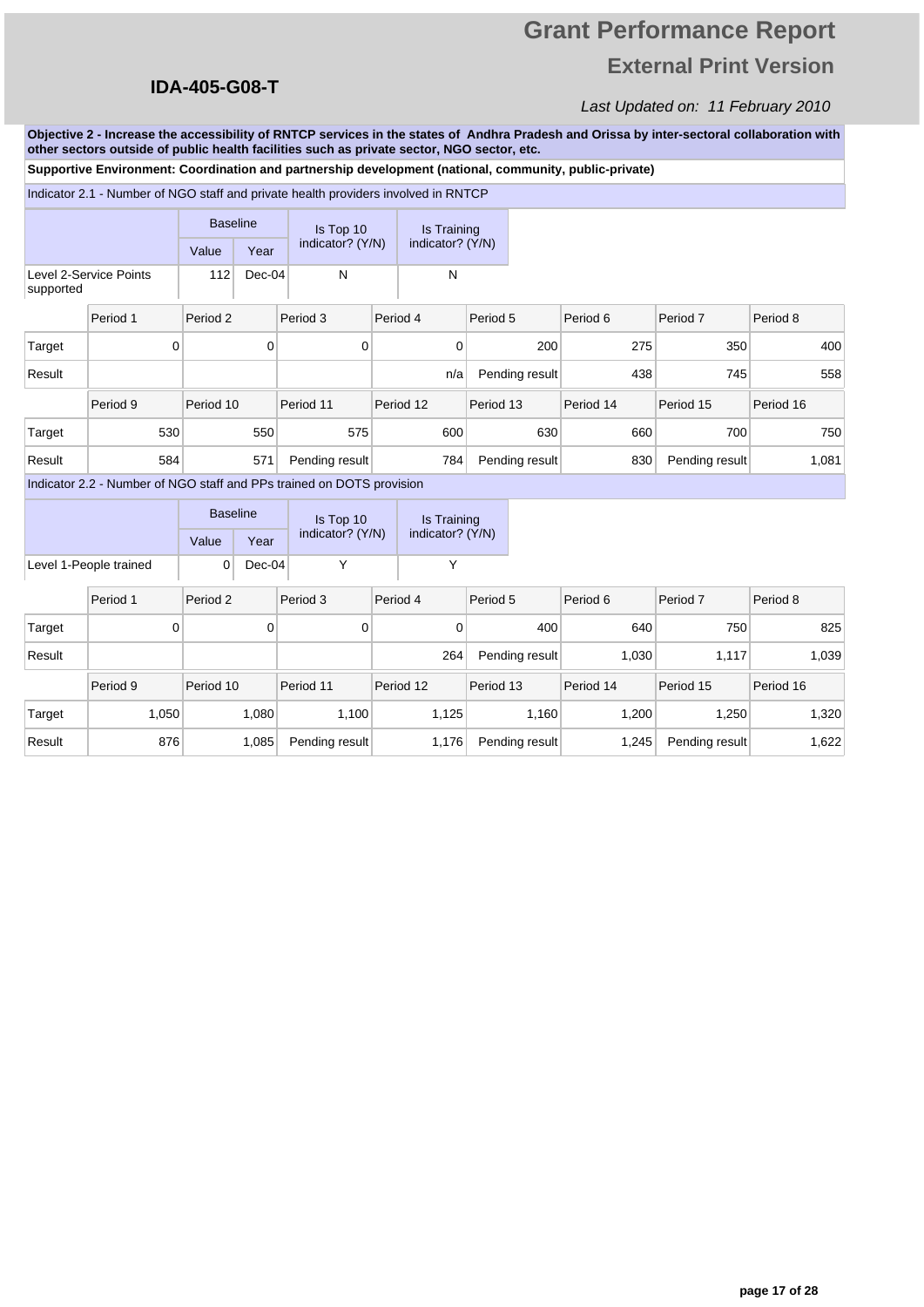# **Grant Performance Report External Print Version**

Last Updated on: 11 February 2010

#### **2.2.3. Cumulative Progress To Date**

**Latest reporting due period : 19 (01.Oct.09 - 31.Dec.09)**

| <b>Objective 1</b>                                                                                                                             | To maintain and improve sustainable Revised National TB Control Program (RNTCP), technical, managerial and<br>organizational infrastructure in the state of Andhra Pradesh and Orissa in order to achieve and maintain more<br>than 85% treatment success and >70% detection of new smear positive pulmonary TB cases and thus contribute<br>to the overall national goal. |        |                             |               |                                    |                             |     |        |      |         |      |
|------------------------------------------------------------------------------------------------------------------------------------------------|----------------------------------------------------------------------------------------------------------------------------------------------------------------------------------------------------------------------------------------------------------------------------------------------------------------------------------------------------------------------------|--------|-----------------------------|---------------|------------------------------------|-----------------------------|-----|--------|------|---------|------|
| <b>SDA</b>                                                                                                                                     | <b>Prevention: Identification of Infectious Cases</b>                                                                                                                                                                                                                                                                                                                      |        |                             |               |                                    |                             |     |        |      |         |      |
|                                                                                                                                                | Indicator 1.2 - Number of new smear positive cases detected and put on treatment among the total estimated number of new smear<br>positive TB cases per year in the areas covered under DOTS with GFATM assistance (incl. public and private)                                                                                                                              |        |                             |               |                                    |                             |     |        |      |         |      |
|                                                                                                                                                |                                                                                                                                                                                                                                                                                                                                                                            |        | <b>Target</b>               |               | Result                             |                             |     |        | %56  |         |      |
|                                                                                                                                                |                                                                                                                                                                                                                                                                                                                                                                            | Period | Value                       | Period        | Value                              | 0%                          | 30% | $60\%$ |      | 100%    |      |
| Level 3-People reached                                                                                                                         |                                                                                                                                                                                                                                                                                                                                                                            | 16     | 67,056                      | 16            | 72,351                             |                             |     |        |      |         | 108% |
| technicians trained in RNTCP                                                                                                                   | Indicator 1.3 - Number of District TB Officers, Medical Office-TB Control, Senior Treatment Supervisors, Senior TB supervisor, lab                                                                                                                                                                                                                                         |        |                             |               |                                    |                             |     |        |      |         |      |
|                                                                                                                                                |                                                                                                                                                                                                                                                                                                                                                                            |        | <b>Target</b>               |               | Result                             |                             |     |        | %56  |         |      |
|                                                                                                                                                |                                                                                                                                                                                                                                                                                                                                                                            | Period | Value                       | <b>Period</b> | Value                              | $\mathcal{S}^{\mathcal{S}}$ | 30% | $60\%$ |      | 100%    |      |
| Level 1-People trained                                                                                                                         |                                                                                                                                                                                                                                                                                                                                                                            | 16     | 4,500                       | 16            | 4,307                              |                             |     |        |      |         | 96%  |
|                                                                                                                                                | Indicator 1.4 - Number of microscopy centers established and supported                                                                                                                                                                                                                                                                                                     |        |                             |               |                                    |                             |     |        |      |         |      |
|                                                                                                                                                |                                                                                                                                                                                                                                                                                                                                                                            |        | <b>Target</b>               |               | Result                             |                             |     |        |      |         |      |
|                                                                                                                                                |                                                                                                                                                                                                                                                                                                                                                                            | Period | Value                       | Period        | Value                              | $\mathcal{S}$               | 30% | $60\%$ | %06  | 100%    |      |
| Level 2-Service Points supported                                                                                                               |                                                                                                                                                                                                                                                                                                                                                                            | 16     | 1,450                       | 16            | 1,464                              |                             |     |        |      |         | 101% |
|                                                                                                                                                | Indicator 1.5 - Number of state staff trained in conducting Drug Resistance Surveillance including Medical Officers and Lab                                                                                                                                                                                                                                                |        |                             |               |                                    |                             |     |        |      |         |      |
| <b>Technicians</b>                                                                                                                             |                                                                                                                                                                                                                                                                                                                                                                            |        | <b>Target</b>               |               | Result                             |                             |     |        |      |         |      |
|                                                                                                                                                |                                                                                                                                                                                                                                                                                                                                                                            | Period | Value                       | Period        | Value                              | $\mathcal{S}_6$             |     |        | %56  |         |      |
|                                                                                                                                                |                                                                                                                                                                                                                                                                                                                                                                            | 16     | 400                         | 16            | 993                                |                             | 30% | $60\%$ |      | 100%    | 120% |
|                                                                                                                                                |                                                                                                                                                                                                                                                                                                                                                                            |        |                             |               |                                    |                             |     |        |      |         |      |
|                                                                                                                                                | Treatment: Timely detection and quality treatment of cases<br>Indicator 1.7 - Number of health facilities (TU-Tuberculosis Unit stocking drugs and providing supervision for DOT services)                                                                                                                                                                                 |        |                             |               |                                    |                             |     |        |      |         |      |
|                                                                                                                                                |                                                                                                                                                                                                                                                                                                                                                                            |        |                             |               | Result                             |                             |     |        |      |         |      |
|                                                                                                                                                |                                                                                                                                                                                                                                                                                                                                                                            | Period | Target<br>Value             | Period        | Value                              |                             |     |        | %06  |         |      |
|                                                                                                                                                |                                                                                                                                                                                                                                                                                                                                                                            | 16     | 280                         | 16            | 283                                | <b>9%</b>                   | 30% | $60\%$ |      | 100%    | 101% |
|                                                                                                                                                | Indicator 1.8 - Percentage of new smear-positive TB cases registered under DOTS who are successfully treated (cases which were<br>registered in the corresponding quarter of the previous year) <sup>*</sup>                                                                                                                                                               |        |                             |               |                                    |                             |     |        |      |         |      |
|                                                                                                                                                |                                                                                                                                                                                                                                                                                                                                                                            |        | <b>Target</b>               |               | Result                             |                             |     |        |      |         |      |
|                                                                                                                                                |                                                                                                                                                                                                                                                                                                                                                                            | Period | Value                       | Period        | Value                              |                             |     |        | %56  |         |      |
|                                                                                                                                                |                                                                                                                                                                                                                                                                                                                                                                            | 16     | N: 56,404<br>D: 66,358   16 |               | N: 30,719<br>D: 34,940<br>P: 87.9% | 6%                          | 30% | $60\%$ |      | $100\%$ | 103% |
|                                                                                                                                                | Indicator 1.9 - Total number of patients put on treatment under the RNTCP with GFATM assistance (incl. public and private health                                                                                                                                                                                                                                           |        | P: 85 %                     |               |                                    |                             |     |        |      |         |      |
|                                                                                                                                                |                                                                                                                                                                                                                                                                                                                                                                            |        | <b>Target</b>               |               | Result                             |                             |     |        |      |         |      |
| Level 1-People trained<br><b>SDA</b><br>established and supported.<br>Level 2-Service Points supported<br>Level 3-People reached<br>facilities |                                                                                                                                                                                                                                                                                                                                                                            | Period | Value                       | Period        | Value                              | $\mathcal{S}_6$             | 30% | $60\%$ | %50% | 100%    |      |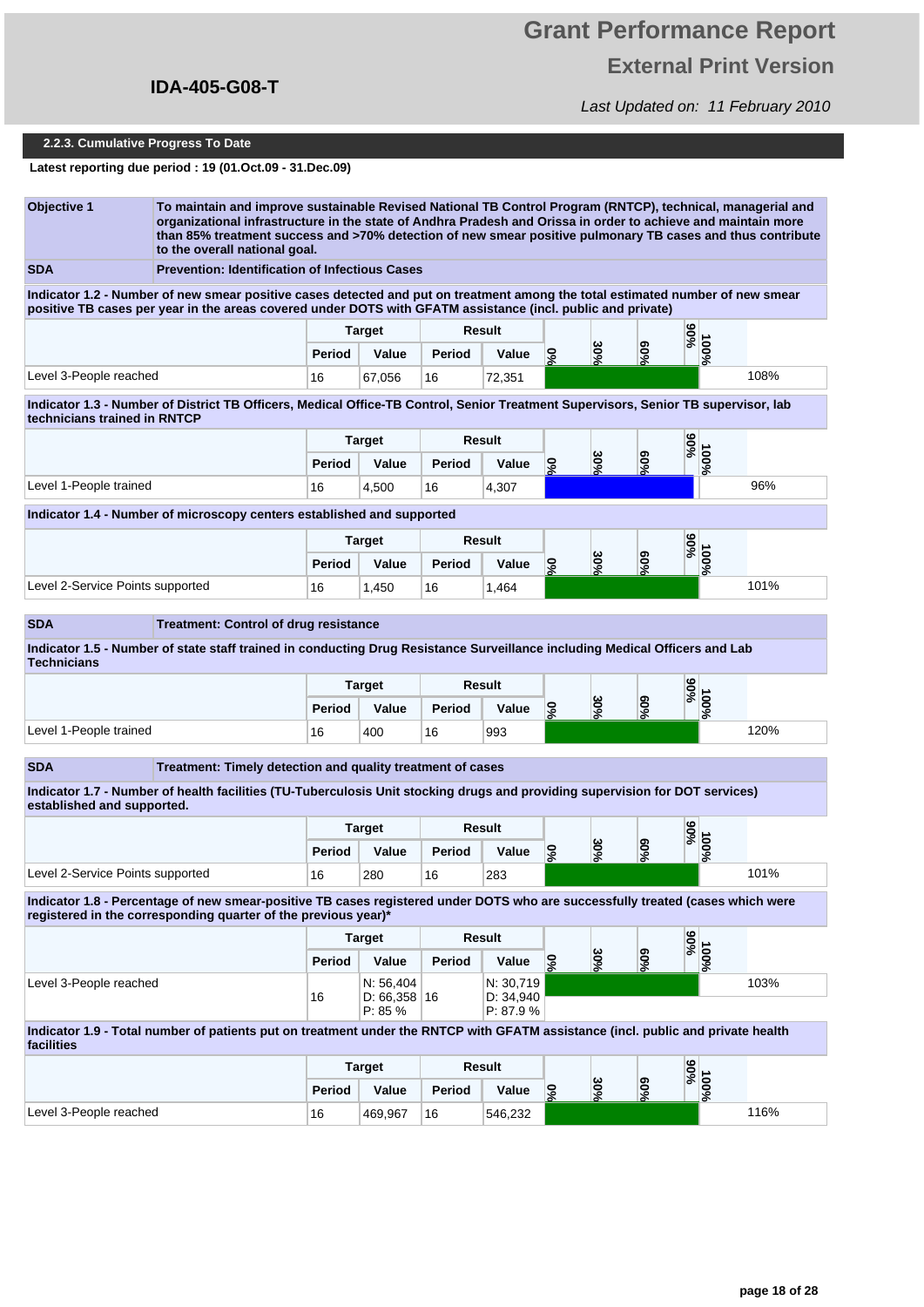### **IDA-405-G08-T**

| <b>SDA</b>                         |                                                                                                                       | Supportive Environment: Health systems strengthening |               |               |         |           |     |        |         |      |
|------------------------------------|-----------------------------------------------------------------------------------------------------------------------|------------------------------------------------------|---------------|---------------|---------|-----------|-----|--------|---------|------|
|                                    | Indicator 1.10 - Number of survey reports produced and distributed                                                    |                                                      |               |               |         |           |     |        |         |      |
|                                    |                                                                                                                       |                                                      | <b>Target</b> |               | Result  |           |     |        | %06     |      |
|                                    |                                                                                                                       | Period                                               | Value         | <b>Period</b> | Value   | %         | 30% | $60\%$ | 100%    |      |
| Level 0-Process/Activity Indicator |                                                                                                                       | 16                                                   | 5             | 16            | 3       |           |     |        |         | 60%  |
|                                    |                                                                                                                       |                                                      |               |               |         |           |     |        |         |      |
| <b>SDA</b>                         | TB/HIV collaborative activities: Intensified case-finding among PLWHA                                                 |                                                      |               |               |         |           |     |        |         |      |
|                                    | Indicator 1.11 - Total number of TB suspects (HIV positive plus HIV negative) referred from VCTCs to RNTCP facilities |                                                      |               |               |         |           |     |        |         |      |
|                                    |                                                                                                                       |                                                      | <b>Target</b> |               | Result  |           |     |        | %56     |      |
|                                    |                                                                                                                       | Period                                               | Value         | <b>Period</b> | Value   | %         | 30% | $60\%$ | 100%    |      |
| Level 3-People reached             |                                                                                                                       | 16                                                   | 63,000        | 16            | 116,892 |           |     |        |         | 120% |
|                                    |                                                                                                                       |                                                      |               |               |         |           |     |        |         |      |
|                                    | Indicator 1.12 - Number of HIV positive TB cases put on DOTS                                                          |                                                      |               |               |         |           |     |        |         |      |
|                                    |                                                                                                                       |                                                      | <b>Target</b> |               | Result  |           |     |        | %06     |      |
|                                    |                                                                                                                       | Period                                               | Value         | Period        | Value   | <b>9%</b> | 30% | $60\%$ | $-0006$ |      |
| Level 3-People reached             |                                                                                                                       | 16                                                   | 3,200         | 16            | 10.624  |           |     |        |         | 120% |
|                                    |                                                                                                                       |                                                      |               |               |         |           |     |        |         |      |
| <b>Objective 2</b>                 | Increase the accessibility of RNTCP services in the states of Andhra Pradesh and Orissa by inter-sectoral             |                                                      |               |               |         |           |     |        |         |      |
|                                    | collaboration with other sectors outside of public health facilities such as private sector, NGO sector, etc.         |                                                      |               |               |         |           |     |        |         |      |
| <b>SDA</b>                         | Supportive Environment: Coordination and partnership development (national, community, public-private)                |                                                      |               |               |         |           |     |        |         |      |
|                                    | Indicator 2.1 - Number of NGO staff and private health providers involved in RNTCP                                    |                                                      |               |               |         |           |     |        |         |      |
|                                    |                                                                                                                       |                                                      | <b>Target</b> |               | Result  |           |     |        | %56     |      |
|                                    |                                                                                                                       | Period                                               | Value         | Period        | Value   | %         | 30% | $60\%$ | 100%    |      |
| Level 2-Service Points supported   |                                                                                                                       | 16                                                   | 750           | 16            | 1.081   |           |     |        |         | 120% |
|                                    |                                                                                                                       |                                                      |               |               |         |           |     |        |         |      |
|                                    | Indicator 2.2 - Number of NGO staff and PPs trained on DOTS provision                                                 |                                                      |               |               |         |           |     |        |         |      |
|                                    |                                                                                                                       |                                                      | <b>Target</b> |               | Result  |           |     |        | %06     |      |
|                                    |                                                                                                                       | Period                                               | Value         | Period        | Value   | %         | 30% | $60\%$ | 100%    |      |
| Level 1-People trained             |                                                                                                                       | 16                                                   | 1,320         | 16            | 1,622   |           |     |        |         | 120% |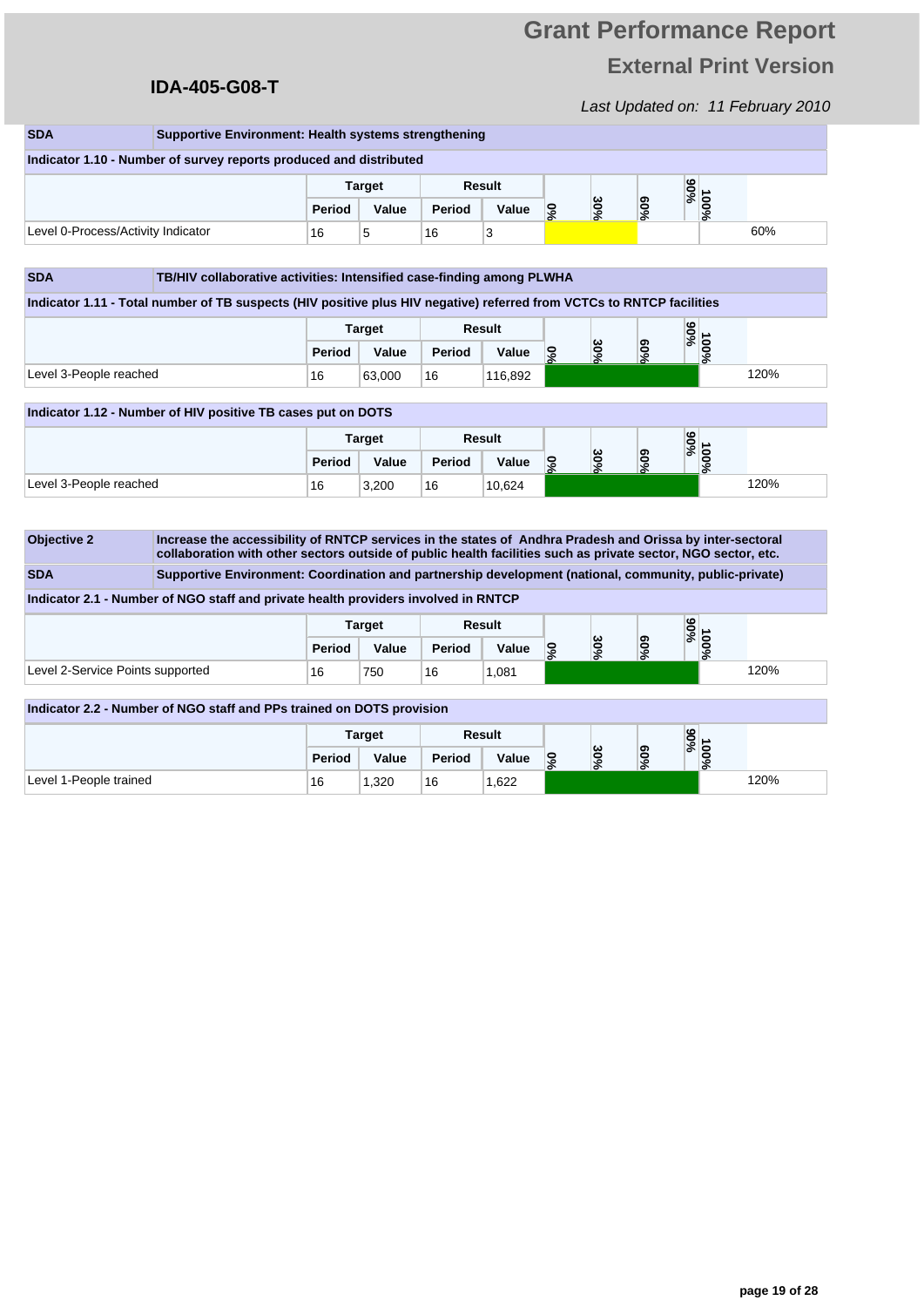# **Grant Performance Report External Print Version**

Last Updated on: 11 February 2010

#### **2.3. Financial Performance**

| 2.3.1. Grant Financial Key Performance Indicators (KPIs) |  |                                            |               |  |  |  |
|----------------------------------------------------------|--|--------------------------------------------|---------------|--|--|--|
| <b>Grant Duration (months)</b>                           |  | 48 months Grant Amount                     | 19,113,943 \$ |  |  |  |
| % Time Elapsed (as of end date of the latest PU)         |  | 100% % disbursed by TGF (to date)          | 100%          |  |  |  |
| Time Remaining (as of end date of the latest PU)         |  | 0 months <b>Disbursed by TGF (to date)</b> | 19,113,943 \$ |  |  |  |
| Expenditures Rate (as of end date of the latest PU)      |  | 96% Funds Remaining (to date)              |               |  |  |  |

#### **2.3.2. Program Budget**

|                            | <b>Budget</b><br>Period 1 | <b>Budget</b><br>Period 2 | <b>Budget</b><br>Period 3 | <b>Budget</b><br>Period 4 | <b>Budget</b><br>Period 5 | <b>Budget</b><br>Period 6 | <b>Budget</b><br>Period <sub>7</sub> | <b>Budget</b><br>Period 8 |
|----------------------------|---------------------------|---------------------------|---------------------------|---------------------------|---------------------------|---------------------------|--------------------------------------|---------------------------|
| Period Covered From:       | 01.Apr.05                 | 01.Jul.05                 | 01.Oct.05                 | 01.Jan.06                 | 01.Apr.06                 | 01.Jul.06                 | 01.Oct.06                            | 01.Jan.07                 |
| Period Covered To:         | 30.Jun.05                 | 30.Sep.05                 | 31.Dec.05                 | 31.Mar.06                 | 30.Jun.06                 | 30.Sep.06                 | 31.Dec.06                            | 31.Mar.07                 |
| Currency:                  | USD                       | <b>USD</b>                | <b>USD</b>                | <b>USD</b>                | <b>USD</b>                | <b>USD</b>                | <b>USD</b>                           | USD                       |
| Cumulative Budget Through: | 145,000                   | 290,000                   | 397.000                   | 397.010                   | 1.853.231                 | 3.309.452                 | 4.911.651                            | 6,450,535                 |
| Summary Period Budget:     | 145,000                   | 145.000                   | 107.000                   | 10                        | .456,221                  | .456.221                  | .602.199                             | .538,884                  |

#### **Expenditure Categories**

#### **Program Activities**

#### **Implementing Entities**

|                               | <b>Budget</b><br>Period 9 | <b>Budget</b><br>Period 10 | <b>Budget</b><br>Period 11 | <b>Budget</b><br>Period 12 | <b>Budget</b><br>Period 13 | <b>Budget</b><br>Period 14 | <b>Budget</b><br>Period 15 | <b>Budget</b><br>Period 16 |
|-------------------------------|---------------------------|----------------------------|----------------------------|----------------------------|----------------------------|----------------------------|----------------------------|----------------------------|
| Period Covered From:          | 01.Apr.07                 | 01.Jul.07                  | 01.Oct.07                  | 01.Jan.08                  | 01.Apr.08                  | 01.Jul.08                  | 01.0ct.08                  | 01.Jan.09                  |
| Period Covered To:            | 30.Jun.07                 | 30.Sep.07                  | 31.Dec.07                  | 31.Mar.08                  | 30.Jun.08                  | 30.Sep.08                  | 31.Dec.08                  | 31.Mar.09                  |
| Currency:                     | <b>USD</b>                | <b>USD</b>                 | <b>USD</b>                 | <b>USD</b>                 | <b>USD</b>                 | <b>USD</b>                 | <b>USD</b>                 | <b>USD</b>                 |
| Cumulative Budget Through:    | 8,000,185                 | 9.549.834                  | 11,099,483                 | 12,649,132                 | 14,213,520                 | 15.777.908                 | 17.342.296                 | 18,906,685                 |
| <b>Summary Period Budget:</b> | ا 549,650. ا              | 1.549.649                  | I.549.649                  | 1.549.649                  | 1.564.388                  | 1.564.388                  | 1.564.388                  | .564,389                   |

#### **Expenditure Categories**

#### **Program Activities**

**Implementing Entities**

#### **- Comments and additional information**

#### **2.3.3. Program Expenditures**

| Period PU8: 01. Oct. 08 - 31. Mar. 09                                                   | Actual<br><b>Expenditures</b> | <b>Cumulative</b><br><b>Budget</b> | <b>Cumulative</b><br><b>Expenditures</b> | Variance  | <b>Reason for variance</b> |
|-----------------------------------------------------------------------------------------|-------------------------------|------------------------------------|------------------------------------------|-----------|----------------------------|
| 1. Total actual expenditures vs. budget                                                 | \$3,133,833                   | \$18,906,685                       | \$18,172,408                             | \$734,277 |                            |
| 1a. PR's Total expenditure                                                              | \$539.791                     |                                    | \$13,355,095                             |           |                            |
| 1b. Disbursements to sub-recipients                                                     | \$2,594,042                   |                                    | \$4,817,314                              |           |                            |
| 2. Health product expenditures vs. Budget<br>(already included in "Total Actual" above) | \$765.162                     |                                    | \$4.930.084                              |           |                            |
| 2a. Pharmaceuticals                                                                     | \$539.791                     |                                    | \$3.682.194                              |           |                            |
| 2b. Health products, commodities and<br>equipment                                       | \$225.370                     |                                    | \$1,247,890                              |           |                            |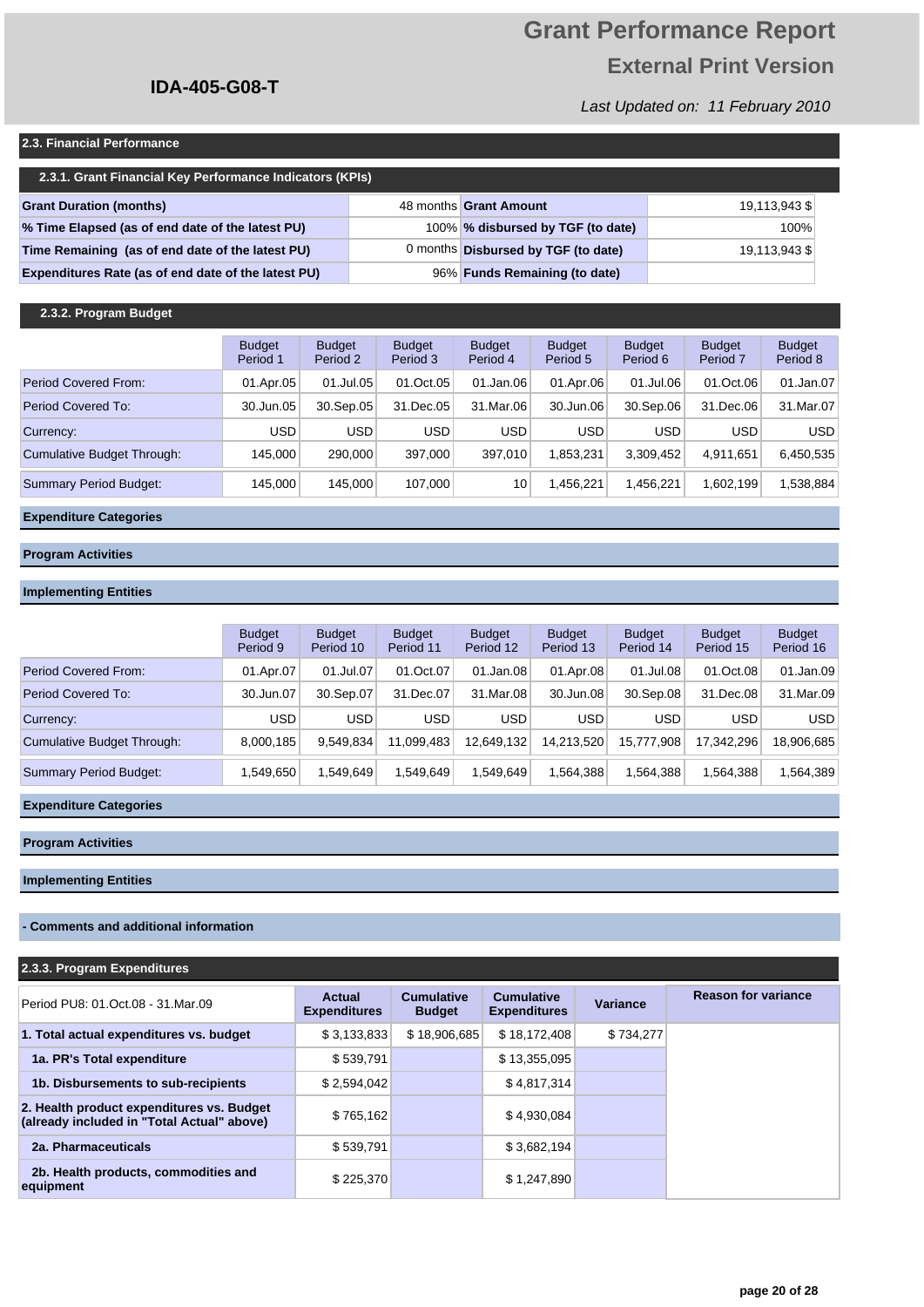Last Updated on: 11 February 2010

### **IDA-405-G08-T**





| 2.3.5. Summary of Financial Accountability Issues from PR Annual Audit Report |           |                      |           |  |  |
|-------------------------------------------------------------------------------|-----------|----------------------|-----------|--|--|
| <b>Date Received</b>                                                          |           | <b>Expected Date</b> | 30.Sep.08 |  |  |
| <b>Period Covered From</b>                                                    | 01.Apr.05 | To                   | 31.Mar.06 |  |  |
|                                                                               |           |                      |           |  |  |

**2.4. Progress Update and Disbursement Information**

| Rating | Description                           |
|--------|---------------------------------------|
| А1     | <b>Exceeding expectations</b>         |
| A2     | Meeting expectations                  |
| B1     | Adequate                              |
| B2     | Inadequate but potential demonstrated |
|        | Unacceptable                          |

| <b>Progress Updates</b>                                                                                                                                                                                                                                                                                                                  |                          |  |  |                      |                                                                        | <b>Disbursement Information</b>                                                                                                                                          |                   |                                                                                      |                               |                             |  |
|------------------------------------------------------------------------------------------------------------------------------------------------------------------------------------------------------------------------------------------------------------------------------------------------------------------------------------------|--------------------------|--|--|----------------------|------------------------------------------------------------------------|--------------------------------------------------------------------------------------------------------------------------------------------------------------------------|-------------------|--------------------------------------------------------------------------------------|-------------------------------|-----------------------------|--|
| <b>PU</b>                                                                                                                                                                                                                                                                                                                                | <b>PU Period</b>         |  |  | <b>TGF</b><br>Rating | <b>DR</b>                                                              | <b>DR Period</b><br>Covered                                                                                                                                              | <b>PR Request</b> |                                                                                      | <b>Disbursement</b><br>Amount | <b>Disbursement</b><br>Date |  |
| $\overline{0}$                                                                                                                                                                                                                                                                                                                           | 01.Apr.05 -              |  |  | N/A                  |                                                                        | 01.Apr.05 -<br>30.Sep.05                                                                                                                                                 | 504,000           | 504,000                                                                              |                               | \$397,000 15 Mar 2005       |  |
| <b>Summary of Progress</b>                                                                                                                                                                                                                                                                                                               |                          |  |  |                      |                                                                        | <b>Reasons for variance between PR Request and Actual Disbursement</b>                                                                                                   |                   |                                                                                      |                               |                             |  |
| This is the first disbursement, therefore no progress<br>update is available.                                                                                                                                                                                                                                                            |                          |  |  |                      |                                                                        | PR requested funds for a period of 12 month. Portfolio has adjusted it to cover the first<br>two Quarters and third Quarter as a buffer. This is the first disbursement. |                   |                                                                                      |                               |                             |  |
| <b>PU</b>                                                                                                                                                                                                                                                                                                                                | <b>PU Period</b>         |  |  | <b>TGF</b><br>Rating | <b>DR</b>                                                              | <b>DR Period</b><br>Covered                                                                                                                                              | <b>PR Request</b> |                                                                                      | <b>Disbursement</b><br>Amount | <b>Disbursement</b><br>Date |  |
| 1                                                                                                                                                                                                                                                                                                                                        | 01.Apr.05 -<br>31.Mar.06 |  |  | <b>B1</b>            | 2                                                                      | 01.Oct.05 -<br>30.Sep.06                                                                                                                                                 | 3,592,823         | 3,592,823                                                                            |                               | \$3,592,923 22 Sep 2006     |  |
| <b>Summary of Progress</b>                                                                                                                                                                                                                                                                                                               |                          |  |  |                      | <b>Reasons for variance between PR Request and Actual Disbursement</b> |                                                                                                                                                                          |                   |                                                                                      |                               |                             |  |
| The performance of this grant is very good. Six indicators<br>have exceeded targets and other indicators have<br>reached their target. PR has used his own funds to<br>continue implementation and now has a negative cash<br>balance as activities from. Activities have been moved<br>forward to deliver results earlier than planned. |                          |  |  |                      | recommendations other than those already incorporated in the grant     |                                                                                                                                                                          |                   | This is the second disbursement. At the time of the first DR, there were no specific |                               |                             |  |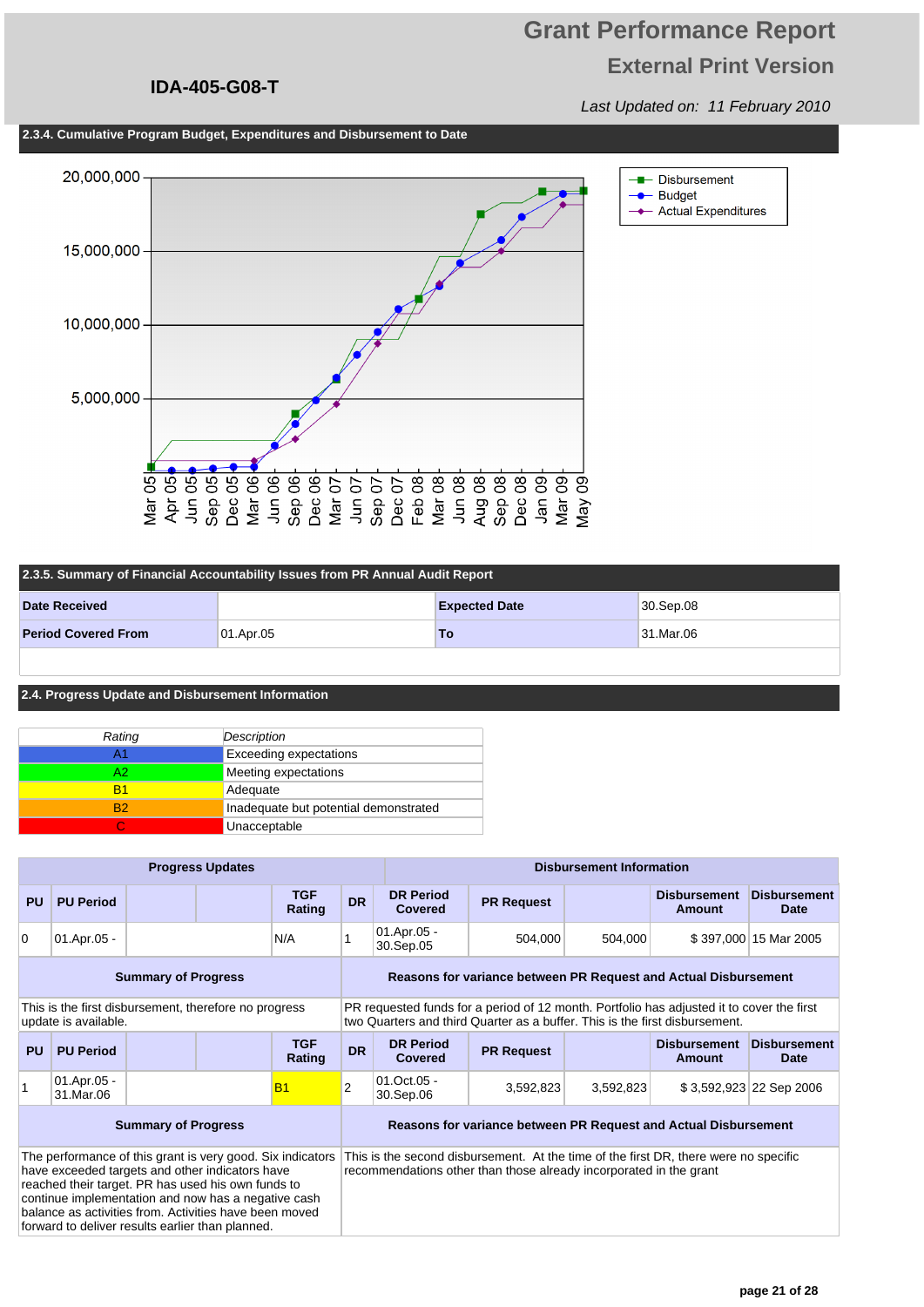## **IDA-405-G08-T**

| <b>PU</b>                                                                                                                                                                                                                                                                                                                                                                                                                                                                                                                                                                                                                                                                                                                                                                                                                                                                                                                                                                                                                                                                                                                                                                                                                                                                            | <b>PU Period</b>         |                            |  | <b>TGF</b><br>Rating | <b>DR</b>                                                              | <b>DR Period</b><br><b>Covered</b>                              | <b>PR Request</b> |                                                                              | <b>Disbursement</b><br><b>Amount</b>                                                                                                                                                                                                                                                                                                                                                                                                                                                                                                                                                                                                                                                                                                                                                                                                                                                                                                                                                                                                                                                                                                              | <b>Disbursement</b><br><b>Date</b> |  |  |
|--------------------------------------------------------------------------------------------------------------------------------------------------------------------------------------------------------------------------------------------------------------------------------------------------------------------------------------------------------------------------------------------------------------------------------------------------------------------------------------------------------------------------------------------------------------------------------------------------------------------------------------------------------------------------------------------------------------------------------------------------------------------------------------------------------------------------------------------------------------------------------------------------------------------------------------------------------------------------------------------------------------------------------------------------------------------------------------------------------------------------------------------------------------------------------------------------------------------------------------------------------------------------------------|--------------------------|----------------------------|--|----------------------|------------------------------------------------------------------------|-----------------------------------------------------------------|-------------------|------------------------------------------------------------------------------|---------------------------------------------------------------------------------------------------------------------------------------------------------------------------------------------------------------------------------------------------------------------------------------------------------------------------------------------------------------------------------------------------------------------------------------------------------------------------------------------------------------------------------------------------------------------------------------------------------------------------------------------------------------------------------------------------------------------------------------------------------------------------------------------------------------------------------------------------------------------------------------------------------------------------------------------------------------------------------------------------------------------------------------------------------------------------------------------------------------------------------------------------|------------------------------------|--|--|
| 2                                                                                                                                                                                                                                                                                                                                                                                                                                                                                                                                                                                                                                                                                                                                                                                                                                                                                                                                                                                                                                                                                                                                                                                                                                                                                    | 01.Apr.06 -<br>30.Sep.06 |                            |  | <b>B1</b>            | 3                                                                      | 01.Oct.06 -<br>31.Mar.07                                        | 2,829,177         | 2,329,177                                                                    |                                                                                                                                                                                                                                                                                                                                                                                                                                                                                                                                                                                                                                                                                                                                                                                                                                                                                                                                                                                                                                                                                                                                                   | \$2,329,177 26 Mar 2007            |  |  |
|                                                                                                                                                                                                                                                                                                                                                                                                                                                                                                                                                                                                                                                                                                                                                                                                                                                                                                                                                                                                                                                                                                                                                                                                                                                                                      |                          | <b>Summary of Progress</b> |  |                      |                                                                        |                                                                 |                   |                                                                              | Reasons for variance between PR Request and Actual Disbursement                                                                                                                                                                                                                                                                                                                                                                                                                                                                                                                                                                                                                                                                                                                                                                                                                                                                                                                                                                                                                                                                                   |                                    |  |  |
| The performance of this grant is good despite the slow<br>implementation in Orissa. Although the state has done<br>well in PPP, the performance of government sector is not<br>up to expectations.                                                                                                                                                                                                                                                                                                                                                                                                                                                                                                                                                                                                                                                                                                                                                                                                                                                                                                                                                                                                                                                                                   |                          |                            |  |                      | disbursed.                                                             |                                                                 |                   | No variance: the funds requested have been found reasonable and needed to be |                                                                                                                                                                                                                                                                                                                                                                                                                                                                                                                                                                                                                                                                                                                                                                                                                                                                                                                                                                                                                                                                                                                                                   |                                    |  |  |
| <b>PU</b>                                                                                                                                                                                                                                                                                                                                                                                                                                                                                                                                                                                                                                                                                                                                                                                                                                                                                                                                                                                                                                                                                                                                                                                                                                                                            | <b>PU Period</b>         |                            |  | <b>TGF</b><br>Rating | <b>DR</b>                                                              | <b>DR Period</b><br><b>Covered</b>                              | <b>PR Request</b> |                                                                              | <b>Disbursement</b><br><b>Amount</b>                                                                                                                                                                                                                                                                                                                                                                                                                                                                                                                                                                                                                                                                                                                                                                                                                                                                                                                                                                                                                                                                                                              | <b>Disbursement</b><br><b>Date</b> |  |  |
| 3                                                                                                                                                                                                                                                                                                                                                                                                                                                                                                                                                                                                                                                                                                                                                                                                                                                                                                                                                                                                                                                                                                                                                                                                                                                                                    | 01.Oct.06 -<br>31.Mar.07 |                            |  |                      | 4                                                                      | 01.Apr.07 -<br>30.Sep.07                                        | 1,352,264         | 1,334,264                                                                    |                                                                                                                                                                                                                                                                                                                                                                                                                                                                                                                                                                                                                                                                                                                                                                                                                                                                                                                                                                                                                                                                                                                                                   | N/A                                |  |  |
| <b>Summary of Progress</b>                                                                                                                                                                                                                                                                                                                                                                                                                                                                                                                                                                                                                                                                                                                                                                                                                                                                                                                                                                                                                                                                                                                                                                                                                                                           |                          |                            |  |                      |                                                                        | Reasons for variance between PR Request and Actual Disbursement |                   |                                                                              |                                                                                                                                                                                                                                                                                                                                                                                                                                                                                                                                                                                                                                                                                                                                                                                                                                                                                                                                                                                                                                                                                                                                                   |                                    |  |  |
| The PU has been reviewed in the subsequent DR.                                                                                                                                                                                                                                                                                                                                                                                                                                                                                                                                                                                                                                                                                                                                                                                                                                                                                                                                                                                                                                                                                                                                                                                                                                       |                          |                            |  |                      |                                                                        | The DR has been merged with the subsequent DR.                  |                   |                                                                              |                                                                                                                                                                                                                                                                                                                                                                                                                                                                                                                                                                                                                                                                                                                                                                                                                                                                                                                                                                                                                                                                                                                                                   |                                    |  |  |
| <b>PU</b>                                                                                                                                                                                                                                                                                                                                                                                                                                                                                                                                                                                                                                                                                                                                                                                                                                                                                                                                                                                                                                                                                                                                                                                                                                                                            | <b>PU Period</b>         |                            |  | <b>TGF</b><br>Rating | <b>DR</b>                                                              | <b>DR Period</b><br><b>Covered</b>                              | <b>PR Request</b> |                                                                              | <b>Disbursement</b><br><b>Amount</b>                                                                                                                                                                                                                                                                                                                                                                                                                                                                                                                                                                                                                                                                                                                                                                                                                                                                                                                                                                                                                                                                                                              | <b>Disbursement</b><br><b>Date</b> |  |  |
| 4                                                                                                                                                                                                                                                                                                                                                                                                                                                                                                                                                                                                                                                                                                                                                                                                                                                                                                                                                                                                                                                                                                                                                                                                                                                                                    | 01.Apr.07 -<br>30.Sep.07 |                            |  | A1                   | 4                                                                      | 01.Oct.07 -<br>31.Mar.08                                        | 5,461,890         | 5,461,890                                                                    |                                                                                                                                                                                                                                                                                                                                                                                                                                                                                                                                                                                                                                                                                                                                                                                                                                                                                                                                                                                                                                                                                                                                                   | \$5,314,867 18 Feb 2008            |  |  |
|                                                                                                                                                                                                                                                                                                                                                                                                                                                                                                                                                                                                                                                                                                                                                                                                                                                                                                                                                                                                                                                                                                                                                                                                                                                                                      |                          | <b>Summary of Progress</b> |  |                      | <b>Reasons for variance between PR Request and Actual Disbursement</b> |                                                                 |                   |                                                                              |                                                                                                                                                                                                                                                                                                                                                                                                                                                                                                                                                                                                                                                                                                                                                                                                                                                                                                                                                                                                                                                                                                                                                   |                                    |  |  |
| The performance of the program is excellent. 11 out of<br>12 indicators show over 100% achievement. All level 3<br>indicators show over 100% achievement. One indicator<br>related to survey report indicates completion of two<br>additional reports but is not included in the progress<br>update because the reports have to be internally<br>approved before they can be included in the progress<br>update. One indicator did not have any target for the<br>period, because MDR TB treatment would be started<br>much later. The performance of Orissa is on track and is<br>accelerating. During FPM visit in November 2007, high<br>level review of performance took place with senior<br>Ministry officials, IUALTD, and WHO. WHO has assigned<br>two national consultants. Additional technical support<br>and strengthening of district level supervision and<br>monitoring is planned. Political commitment is strong and<br>monitoring improvement plans are now implemented.<br>Therefore, based on performance evaluation and<br>progress made, I rate this grant A and differ with LFA<br>rating. CTD has completed all internal processes for the<br>storage improvement plan. The process of review has<br>been initiated right after signing the grant agreement. |                          |                            |  |                      |                                                                        | were disbursed in February 2008                                 |                   |                                                                              | Programmatic performance is excellent. DR4 and DR 5 are combined and I have<br>accepted the LFA calculations for the recommended amounts of USD 1,334,263.90 and<br>USD 4,127,625.57, total amount is therefore \$5,461,889.47. Since CTD and IUALTD<br>have signed an agreement for additional support to Orissa, a direct disbursement to<br>IUALTD for \$147,022 is also recommended (please refer to attached documentation with<br>the IUALTD bank account details confirmed by the LFA). This amount is part of the total<br>amount recommended for disbursement. Since GOI uses its own funds to continue<br>implementation, the implementation has not suffered. Surveys are delayed because<br>certain activities have to be completed before surveys can be initiated. GOI procurement<br>has been streamlined after considerable discussions with the World Bank and an<br>international procurement agent UNOPS has been appointed. The MOH procurement<br>wing is under intense technical support from Crown Agents. Additional measures were<br>also put in place to ensure accountability and transparency. In addition USD147'022 |                                    |  |  |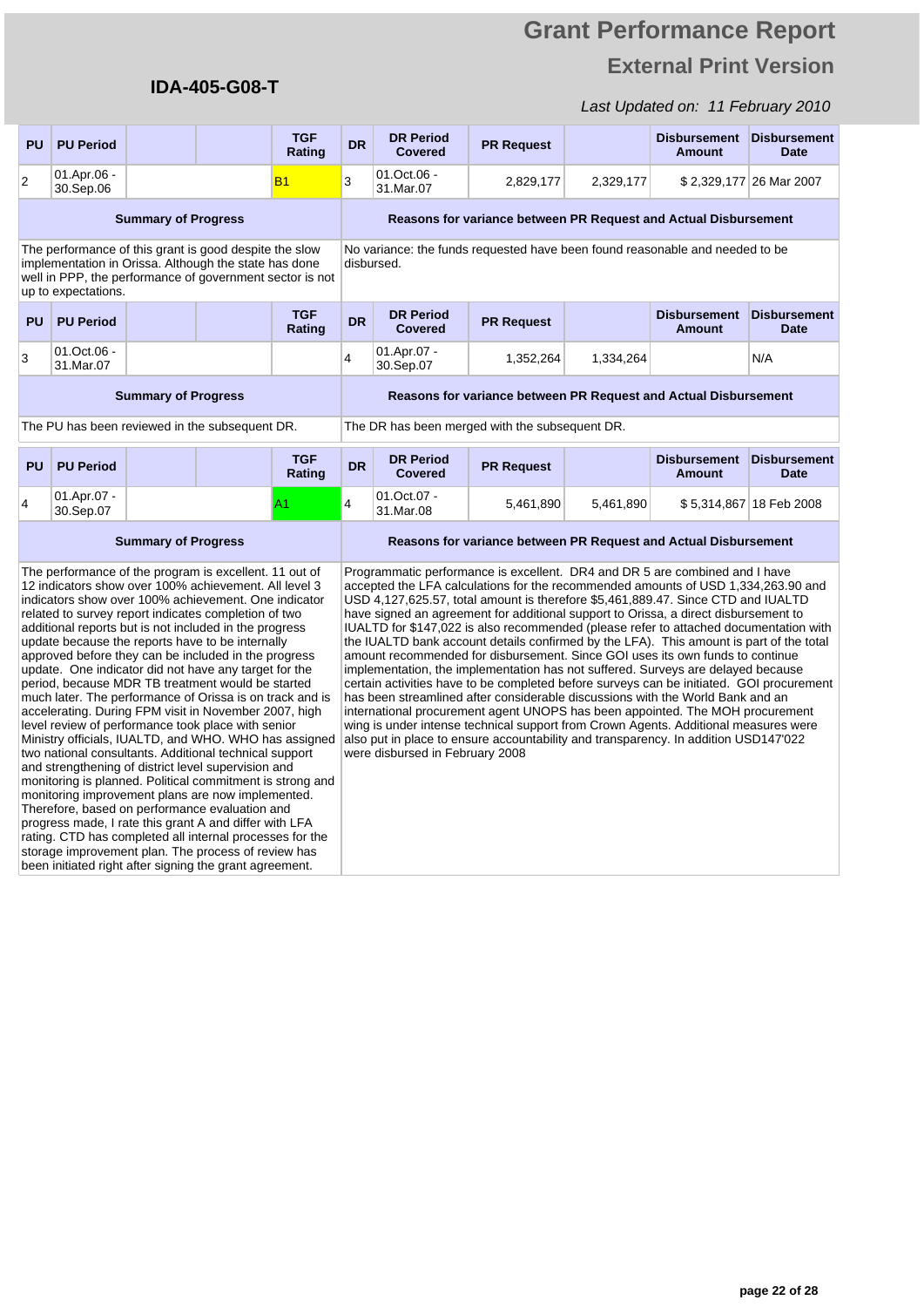## **IDA-405-G08-T**

| <b>PU</b>                                                                                                                                                                                                                                                                                                                                                                                                                                                                                                                                                                                                                                                                                                                                                                                                                                                                                                                                                                                                                                                                                                                                                                                                                                                                            | <b>PU Period</b>         |                            |  | <b>TGF</b><br>Rating | <b>DR</b>                                                       | <b>DR Period</b><br><b>Covered</b> | <b>PR Request</b> |                                                                                                                                                                                                                                                                                                                                                                                                                                                                                                                            | <b>Disbursement</b><br><b>Amount</b>                            | <b>Disbursement</b><br><b>Date</b> |
|--------------------------------------------------------------------------------------------------------------------------------------------------------------------------------------------------------------------------------------------------------------------------------------------------------------------------------------------------------------------------------------------------------------------------------------------------------------------------------------------------------------------------------------------------------------------------------------------------------------------------------------------------------------------------------------------------------------------------------------------------------------------------------------------------------------------------------------------------------------------------------------------------------------------------------------------------------------------------------------------------------------------------------------------------------------------------------------------------------------------------------------------------------------------------------------------------------------------------------------------------------------------------------------|--------------------------|----------------------------|--|----------------------|-----------------------------------------------------------------|------------------------------------|-------------------|----------------------------------------------------------------------------------------------------------------------------------------------------------------------------------------------------------------------------------------------------------------------------------------------------------------------------------------------------------------------------------------------------------------------------------------------------------------------------------------------------------------------------|-----------------------------------------------------------------|------------------------------------|
| 4                                                                                                                                                                                                                                                                                                                                                                                                                                                                                                                                                                                                                                                                                                                                                                                                                                                                                                                                                                                                                                                                                                                                                                                                                                                                                    | 01.Apr.07 -<br>30.Sep.07 |                            |  | Α1                   | 4.1                                                             | 01.Oct.07 -<br>31.Mar.08           | 5,461,890         | 5,461,890                                                                                                                                                                                                                                                                                                                                                                                                                                                                                                                  |                                                                 | \$147,022 18 Feb 2008              |
|                                                                                                                                                                                                                                                                                                                                                                                                                                                                                                                                                                                                                                                                                                                                                                                                                                                                                                                                                                                                                                                                                                                                                                                                                                                                                      |                          | <b>Summary of Progress</b> |  |                      |                                                                 |                                    |                   |                                                                                                                                                                                                                                                                                                                                                                                                                                                                                                                            | Reasons for variance between PR Request and Actual Disbursement |                                    |
| The performance of the program is excellent. 11 out of<br>12 indicators show over 100% achievement. All level 3<br>indicators show over 100% achievement. One indicator<br>related to survey report indicates completion of two<br>additional reports but is not included in the progress<br>update because the reports have to be internally<br>approved before they can be included in the progress<br>update. One indicator did not have any target for the<br>period, because MDR TB treatment would be started<br>much later. The performance of Orissa is on track and is<br>accelerating. During FPM visit in November 2007, high<br>level review of performance took place with senior<br>Ministry officials, IUALTD, and WHO. WHO has assigned<br>two national consultants. Additional technical support<br>and strengthening of district level supervision and<br>monitoring is planned. Political commitment is strong and<br>monitoring improvement plans are now implemented.<br>Therefore, based on performance evaluation and<br>progress made, I rate this grant A and differ with LFA<br>rating. CTD has completed all internal processes for the<br>storage improvement plan. The process of review has<br>been initiated right after signing the grant agreement. |                          |                            |  |                      | See rational for DR 4                                           |                                    |                   |                                                                                                                                                                                                                                                                                                                                                                                                                                                                                                                            |                                                                 |                                    |
| PU                                                                                                                                                                                                                                                                                                                                                                                                                                                                                                                                                                                                                                                                                                                                                                                                                                                                                                                                                                                                                                                                                                                                                                                                                                                                                   | <b>PU Period</b>         |                            |  | <b>TGF</b><br>Rating | <b>DR</b>                                                       | <b>DR Period</b><br><b>Covered</b> | <b>PR Request</b> |                                                                                                                                                                                                                                                                                                                                                                                                                                                                                                                            | <b>Disbursement</b><br><b>Amount</b>                            | <b>Disbursement</b><br><b>Date</b> |
| 6                                                                                                                                                                                                                                                                                                                                                                                                                                                                                                                                                                                                                                                                                                                                                                                                                                                                                                                                                                                                                                                                                                                                                                                                                                                                                    | 01.Oct.07 -<br>31.Mar.08 |                            |  | Α1                   | 5                                                               | 01.Apr.08 -<br>30.Sep.08           | 5,745,478         | 5,745,478                                                                                                                                                                                                                                                                                                                                                                                                                                                                                                                  |                                                                 | \$5,320,568 21 Aug 2008            |
|                                                                                                                                                                                                                                                                                                                                                                                                                                                                                                                                                                                                                                                                                                                                                                                                                                                                                                                                                                                                                                                                                                                                                                                                                                                                                      |                          | <b>Summary of Progress</b> |  |                      | Reasons for variance between PR Request and Actual Disbursement |                                    |                   |                                                                                                                                                                                                                                                                                                                                                                                                                                                                                                                            |                                                                 |                                    |
| The performance of the program is very good. 10 out of<br>12 indicators show over 100% achievement. All level 3<br>indicators show over 100% achievement. The number of<br>staff trained in conducting Drug Resistance Surveillance<br>has fallen behind target (71%) during the period due to<br>procedural delays, but training is expected to take place<br>during the next period. The production and distribution of<br>survey reports has also not reached the target (60%), but<br>the reports should be ready by the end of the next period.<br>Significant efforts have been made on behalf of the CTD<br>to accelerate activities in the state of Orissa where<br>performance has lagged behind. Technical assistance is<br>being provided by IUATLD as part of Phase II approved<br>funding and the performance in the poorly performing                                                                                                                                                                                                                                                                                                                                                                                                                                  |                          |                            |  |                      | disbursement. USD 308,886 is to be transferred to IUATLD.       |                                    |                   | The program performance is very good and there are no major grant management<br>issues. The overall grant rating is A1. The PR erroneously added USD 638,466 to the<br>budget for the disbursement period. The cash request should therefore be reduced by<br>that amount to USD 5,745,478, which is the amount recommended by the LFA. The<br>recommended amount is based on a budget of USD 3,128,776 for period 13, 14 and 15<br>and PR negative cash balance of USD 1,052,314.26 as of March 31, 2008. This is a split |                                                                 |                                    |
| PU                                                                                                                                                                                                                                                                                                                                                                                                                                                                                                                                                                                                                                                                                                                                                                                                                                                                                                                                                                                                                                                                                                                                                                                                                                                                                   | <b>PU Period</b>         |                            |  | <b>TGF</b><br>Rating | <b>DR</b>                                                       | <b>DR Period</b><br><b>Covered</b> | <b>PR Request</b> |                                                                                                                                                                                                                                                                                                                                                                                                                                                                                                                            | <b>Disbursement</b><br><b>Amount</b>                            | <b>Disbursement</b><br><b>Date</b> |
| 6                                                                                                                                                                                                                                                                                                                                                                                                                                                                                                                                                                                                                                                                                                                                                                                                                                                                                                                                                                                                                                                                                                                                                                                                                                                                                    | 01.Oct.07 -<br>31.Mar.08 |                            |  | A1                   | 5.1                                                             | 01.Apr.08 -<br>30.Sep.08           | 5,745,478         | 5,745,478                                                                                                                                                                                                                                                                                                                                                                                                                                                                                                                  |                                                                 | \$308,886 21 Aug 2008              |
| <b>Summary of Progress</b>                                                                                                                                                                                                                                                                                                                                                                                                                                                                                                                                                                                                                                                                                                                                                                                                                                                                                                                                                                                                                                                                                                                                                                                                                                                           |                          |                            |  |                      | Reasons for variance between PR Request and Actual Disbursement |                                    |                   |                                                                                                                                                                                                                                                                                                                                                                                                                                                                                                                            |                                                                 |                                    |
| The performance of the program is very good. 10 out of<br>12 indicators show over 100% achievement. All level 3<br>indicators show over 100% achievement. The number of<br>staff trained in conducting Drug Resistance Surveillance<br>has fallen behind target (71%) during the period due to<br>procedural delays, but training is expected to take place<br>during the next period. The production and distribution of<br>survey reports has also not reached the target (60%), but<br>the reports should be ready by the end of the next period.<br>Significant efforts have been made on behalf of the CTD<br>to accelerate activities in the state of Orissa where<br>performance has lagged behind. Technical assistance is<br>being provided by IUATLD as part of Phase II approved<br>funding and the performance in the poorly performing<br>districts is beginning to improve.                                                                                                                                                                                                                                                                                                                                                                                            |                          |                            |  |                      |                                                                 | pls see rationale for DR 5         |                   |                                                                                                                                                                                                                                                                                                                                                                                                                                                                                                                            |                                                                 |                                    |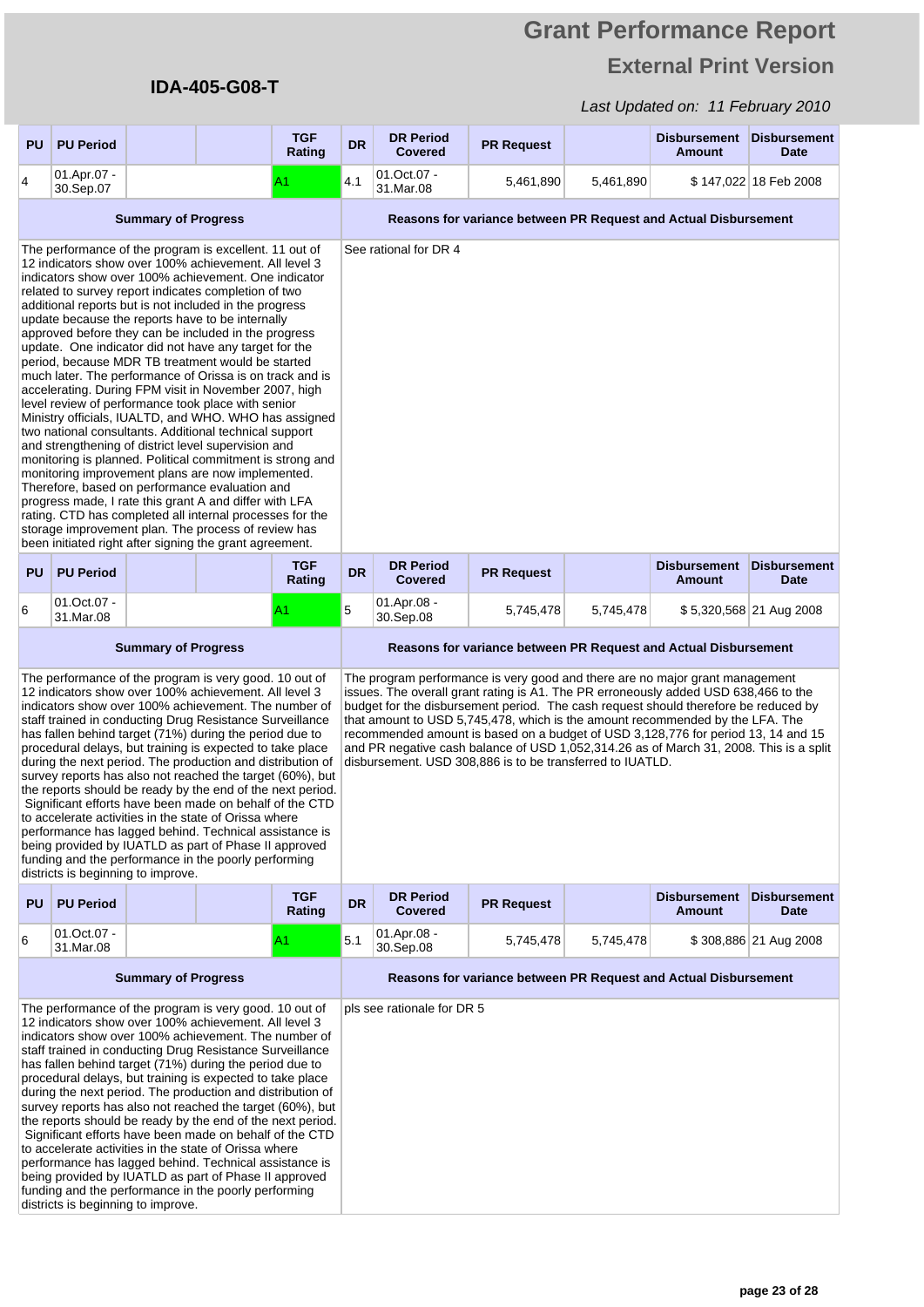## **IDA-405-G08-T**

| PU                                                                                                                                                                                                                                                                                                                                                                                                                                                                                                                                                                                                                                                                                                                                                                                                                                                                                        | <b>PU Period</b>         |                            |  | <b>TGF</b><br>Rating                                                                                                                                                                                                                                                                                                                                                                                                                                                                                                                                                                                                                                 | <b>DR</b>                                                                                                                                                                                                                                                                                                                                       | <b>DR Period</b><br>Covered        | <b>PR Request</b> |           | <b>Disbursement</b><br><b>Amount</b>                            | <b>Disbursement</b><br><b>Date</b> |
|-------------------------------------------------------------------------------------------------------------------------------------------------------------------------------------------------------------------------------------------------------------------------------------------------------------------------------------------------------------------------------------------------------------------------------------------------------------------------------------------------------------------------------------------------------------------------------------------------------------------------------------------------------------------------------------------------------------------------------------------------------------------------------------------------------------------------------------------------------------------------------------------|--------------------------|----------------------------|--|------------------------------------------------------------------------------------------------------------------------------------------------------------------------------------------------------------------------------------------------------------------------------------------------------------------------------------------------------------------------------------------------------------------------------------------------------------------------------------------------------------------------------------------------------------------------------------------------------------------------------------------------------|-------------------------------------------------------------------------------------------------------------------------------------------------------------------------------------------------------------------------------------------------------------------------------------------------------------------------------------------------|------------------------------------|-------------------|-----------|-----------------------------------------------------------------|------------------------------------|
| 6                                                                                                                                                                                                                                                                                                                                                                                                                                                                                                                                                                                                                                                                                                                                                                                                                                                                                         | 01.Oct.07 -<br>31.Mar.08 |                            |  | A1                                                                                                                                                                                                                                                                                                                                                                                                                                                                                                                                                                                                                                                   | 5.2                                                                                                                                                                                                                                                                                                                                             | 01.Apr.08 -<br>30.Sep.08           | 5,745,478         | 5,745,478 |                                                                 | \$50,000 21 Aug 2008               |
|                                                                                                                                                                                                                                                                                                                                                                                                                                                                                                                                                                                                                                                                                                                                                                                                                                                                                           |                          | <b>Summary of Progress</b> |  |                                                                                                                                                                                                                                                                                                                                                                                                                                                                                                                                                                                                                                                      |                                                                                                                                                                                                                                                                                                                                                 |                                    |                   |           | Reasons for variance between PR Request and Actual Disbursement |                                    |
| The performance of the program is very good. 10 out of<br>12 indicators show over 100% achievement. All level 3<br>indicators show over 100% achievement. The number of<br>staff trained in conducting Drug Resistance Surveillance<br>has fallen behind target (71%) during the period due to<br>procedural delays, but training is expected to take place<br>during the next period. The production and distribution of<br>survey reports has also not reached the target (60%), but<br>the reports should be ready by the end of the next period.<br>Significant efforts have been made on behalf of the CTD<br>to accelerate activities in the state of Orissa where<br>performance has lagged behind. Technical assistance is<br>being provided by IUATLD as part of Phase II approved<br>funding and the performance in the poorly performing<br>districts is beginning to improve. |                          |                            |  |                                                                                                                                                                                                                                                                                                                                                                                                                                                                                                                                                                                                                                                      | Fee for GLC                                                                                                                                                                                                                                                                                                                                     |                                    |                   |           |                                                                 |                                    |
| <b>PU</b>                                                                                                                                                                                                                                                                                                                                                                                                                                                                                                                                                                                                                                                                                                                                                                                                                                                                                 | <b>PU Period</b>         |                            |  | <b>TGF</b><br>Rating                                                                                                                                                                                                                                                                                                                                                                                                                                                                                                                                                                                                                                 | <b>DR</b>                                                                                                                                                                                                                                                                                                                                       | <b>DR Period</b><br><b>Covered</b> | <b>PR Request</b> |           | <b>Disbursement</b><br><b>Amount</b>                            | <b>Disbursement</b><br><b>Date</b> |
| 6                                                                                                                                                                                                                                                                                                                                                                                                                                                                                                                                                                                                                                                                                                                                                                                                                                                                                         | 01.Oct.07 -<br>31.Mar.08 |                            |  | A1                                                                                                                                                                                                                                                                                                                                                                                                                                                                                                                                                                                                                                                   | 5.3                                                                                                                                                                                                                                                                                                                                             | 01.Apr.08 -<br>30.Sep.08           | 5,745,478         | 5,745,478 |                                                                 | \$66,024 21 Aug 2008               |
|                                                                                                                                                                                                                                                                                                                                                                                                                                                                                                                                                                                                                                                                                                                                                                                                                                                                                           |                          | <b>Summary of Progress</b> |  |                                                                                                                                                                                                                                                                                                                                                                                                                                                                                                                                                                                                                                                      |                                                                                                                                                                                                                                                                                                                                                 |                                    |                   |           | Reasons for variance between PR Request and Actual Disbursement |                                    |
| The performance of the program is very good. 10 out of<br>12 indicators show over 100% achievement. All level 3<br>indicators show over 100% achievement. The number of<br>staff trained in conducting Drug Resistance Surveillance<br>has fallen behind target (71%) during the period due to<br>procedural delays, but training is expected to take place<br>during the next period. The production and distribution of<br>survey reports has also not reached the target (60%), but<br>the reports should be ready by the end of the next period.<br>Significant efforts have been made on behalf of the CTD<br>to accelerate activities in the state of Orissa where<br>performance has lagged behind. Technical assistance is<br>being provided by IUATLD as part of Phase II approved<br>funding and the performance in the poorly performing<br>districts is beginning to improve. |                          |                            |  |                                                                                                                                                                                                                                                                                                                                                                                                                                                                                                                                                                                                                                                      |                                                                                                                                                                                                                                                                                                                                                 |                                    |                   |           |                                                                 |                                    |
| <b>PU</b>                                                                                                                                                                                                                                                                                                                                                                                                                                                                                                                                                                                                                                                                                                                                                                                                                                                                                 | <b>PU Period</b>         |                            |  | <b>TGF</b><br>Rating                                                                                                                                                                                                                                                                                                                                                                                                                                                                                                                                                                                                                                 | <b>DR</b>                                                                                                                                                                                                                                                                                                                                       | <b>DR Period</b><br><b>Covered</b> | <b>PR Request</b> |           | <b>Disbursement</b><br><b>Amount</b>                            | <b>Disbursement</b><br><b>Date</b> |
| 7                                                                                                                                                                                                                                                                                                                                                                                                                                                                                                                                                                                                                                                                                                                                                                                                                                                                                         | 01.Apr.08 -<br>30.Sep.08 |                            |  | A1                                                                                                                                                                                                                                                                                                                                                                                                                                                                                                                                                                                                                                                   | 6                                                                                                                                                                                                                                                                                                                                               | 01.Oct.08 -<br>31.Mar.09           | 1,655,051         | 1,537,756 |                                                                 | \$1,537,756 12 Jan 2009            |
|                                                                                                                                                                                                                                                                                                                                                                                                                                                                                                                                                                                                                                                                                                                                                                                                                                                                                           |                          | <b>Summary of Progress</b> |  |                                                                                                                                                                                                                                                                                                                                                                                                                                                                                                                                                                                                                                                      | Reasons for variance between PR Request and Actual Disbursement                                                                                                                                                                                                                                                                                 |                                    |                   |           |                                                                 |                                    |
| The program is performing very well, with 10 out of 12<br>and all Level 3 indicators showing over 100%<br>achievement. Only in the production and distribution of<br>survey reports is the program lagging behind (60%).<br>However the two pending reports for Orissa and AP have<br>been completed and are currently being reviewed by the<br>National Impact Assessment Conference in Bangalore.                                                                                                                                                                                                                                                                                                                                                                                                                                                                                       |                          |                            |  |                                                                                                                                                                                                                                                                                                                                                                                                                                                                                                                                                                                                                                                      | According to the LFA the PR is using an incorrect exchange rate to estimate the budget<br>for the disbursement period. This in addition to an incorrect inclusion of a direct payment<br>to the IUATLD leads the LFA to lower slightly the recommended disbursement amount to<br>USD 1'537'755.87. The FPM concurs with the LFA recommendation. |                                    |                   |           |                                                                 |                                    |
| <b>PU</b>                                                                                                                                                                                                                                                                                                                                                                                                                                                                                                                                                                                                                                                                                                                                                                                                                                                                                 | <b>PU Period</b>         |                            |  | <b>TGF</b><br>Rating                                                                                                                                                                                                                                                                                                                                                                                                                                                                                                                                                                                                                                 | <b>DR</b>                                                                                                                                                                                                                                                                                                                                       | <b>DR Period</b><br><b>Covered</b> | <b>PR Request</b> |           | <b>Disbursement</b><br><b>Amount</b>                            | <b>Disbursement</b><br><b>Date</b> |
| 8                                                                                                                                                                                                                                                                                                                                                                                                                                                                                                                                                                                                                                                                                                                                                                                                                                                                                         | 01.Oct.08 -<br>31.Mar.09 |                            |  | A1                                                                                                                                                                                                                                                                                                                                                                                                                                                                                                                                                                                                                                                   | 6.1                                                                                                                                                                                                                                                                                                                                             | 01.Oct.08 -<br>31.Mar.09           | 1,655,051         | 1,537,756 |                                                                 | \$49,720 04 May 2009               |
| <b>Summary of Progress</b>                                                                                                                                                                                                                                                                                                                                                                                                                                                                                                                                                                                                                                                                                                                                                                                                                                                                |                          |                            |  |                                                                                                                                                                                                                                                                                                                                                                                                                                                                                                                                                                                                                                                      |                                                                                                                                                                                                                                                                                                                                                 |                                    |                   |           | Reasons for variance between PR Request and Actual Disbursement |                                    |
| The grant has been consolidated through RCC with R2<br>and R6 from 1 April 2009.                                                                                                                                                                                                                                                                                                                                                                                                                                                                                                                                                                                                                                                                                                                                                                                                          |                          |                            |  | The current DR 6.1 forms part of DR 6 processed in January 2009. The PR had in<br>PU/DR 6 requested that an additional disbursement of USD 49'720 be made to the<br>IUALTD for services rendered. The LFA verified that the amount requested was correct.<br>However, as the bank account details of IUALTD could not be sufficiently confirmed by<br>the LFA at the time the additional disbursement could not be made. The account details<br>have now been LFA confirmed. The amount disbursed to the PR under DR 6 was the full<br>LFA recommended amount which already included the amount requested to be directly<br>disbursed to the IUALTD. |                                                                                                                                                                                                                                                                                                                                                 |                                    |                   |           |                                                                 |                                    |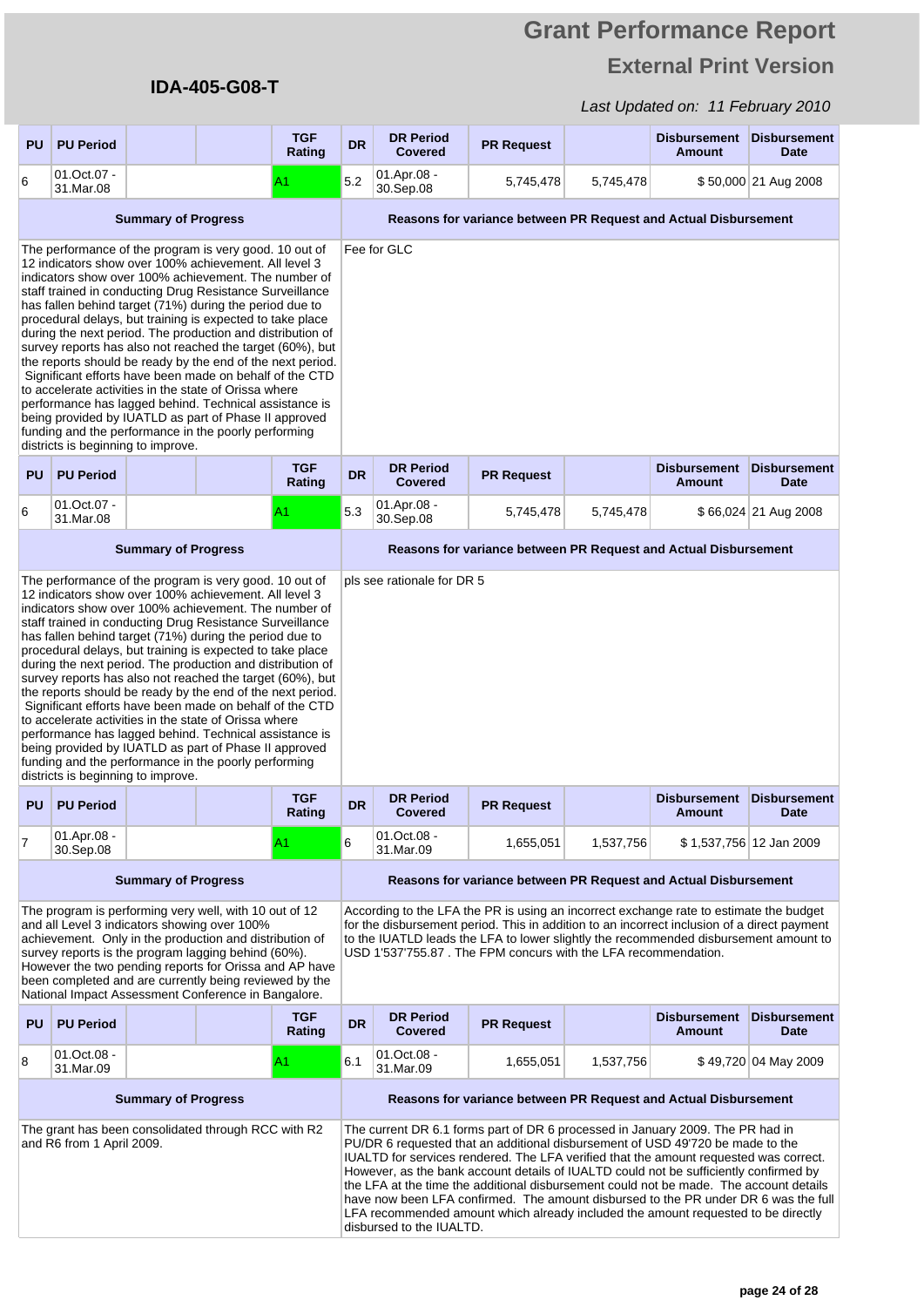## **IDA-405-G08-T**

| <b>PU</b>                                                                                                                              | <b>PU Period</b>                                                                 |                            |              | <b>TGF</b><br>Rating | <b>DR</b>      | <b>DR Period</b><br>Covered |                                                                                                                                                                 | <b>PR Request</b> |                                                                                                                                                                                                                                                                                                                                                                                                                                                                                                                                                                                                                                                                                                                                                                                                                                                                                                                                                         | <b>Disbursement</b><br><b>Amount</b>                                   | <b>Disbursement</b><br><b>Date</b> |
|----------------------------------------------------------------------------------------------------------------------------------------|----------------------------------------------------------------------------------|----------------------------|--------------|----------------------|----------------|-----------------------------|-----------------------------------------------------------------------------------------------------------------------------------------------------------------|-------------------|---------------------------------------------------------------------------------------------------------------------------------------------------------------------------------------------------------------------------------------------------------------------------------------------------------------------------------------------------------------------------------------------------------------------------------------------------------------------------------------------------------------------------------------------------------------------------------------------------------------------------------------------------------------------------------------------------------------------------------------------------------------------------------------------------------------------------------------------------------------------------------------------------------------------------------------------------------|------------------------------------------------------------------------|------------------------------------|
| 8                                                                                                                                      | 01.Oct.08 -<br>31.Mar.09                                                         |                            |              | A1                   | $\overline{7}$ | 01.Apr.09 -<br>30.Jun.09    |                                                                                                                                                                 |                   |                                                                                                                                                                                                                                                                                                                                                                                                                                                                                                                                                                                                                                                                                                                                                                                                                                                                                                                                                         |                                                                        | N/A                                |
|                                                                                                                                        |                                                                                  | <b>Summary of Progress</b> |              |                      |                |                             |                                                                                                                                                                 |                   |                                                                                                                                                                                                                                                                                                                                                                                                                                                                                                                                                                                                                                                                                                                                                                                                                                                                                                                                                         | <b>Reasons for variance between PR Request and Actual Disbursement</b> |                                    |
|                                                                                                                                        | The grant has been consolidated through RCC with R2<br>and R6 from 1 April 2009. |                            |              |                      |                |                             | The grant has been consolidated through RCC with R2 and R6 from 1 April 2009.                                                                                   |                   |                                                                                                                                                                                                                                                                                                                                                                                                                                                                                                                                                                                                                                                                                                                                                                                                                                                                                                                                                         |                                                                        |                                    |
|                                                                                                                                        | 2.5. Contextual Information                                                      |                            |              |                      |                |                             |                                                                                                                                                                 |                   |                                                                                                                                                                                                                                                                                                                                                                                                                                                                                                                                                                                                                                                                                                                                                                                                                                                                                                                                                         |                                                                        |                                    |
|                                                                                                                                        |                                                                                  |                            | <b>Title</b> |                      |                |                             |                                                                                                                                                                 |                   | <b>Explanatory Notes</b>                                                                                                                                                                                                                                                                                                                                                                                                                                                                                                                                                                                                                                                                                                                                                                                                                                                                                                                                |                                                                        |                                    |
| Major changes in the program supporting environment (e.g. changes in<br>the partner relationships, introduction of new partners, etc.) |                                                                                  |                            |              |                      |                |                             | The National Rural Health Mission (NRHM), launched in April 2005, by<br>the Prime Minister, envisages to further strengthen the entire public<br>health system. |                   |                                                                                                                                                                                                                                                                                                                                                                                                                                                                                                                                                                                                                                                                                                                                                                                                                                                                                                                                                         |                                                                        |                                    |
|                                                                                                                                        | External financial issues (e.g. inflation, currency depreciation, etc.)          |                            |              |                      |                |                             | Currency appreciated against US dollars but not major.                                                                                                          |                   |                                                                                                                                                                                                                                                                                                                                                                                                                                                                                                                                                                                                                                                                                                                                                                                                                                                                                                                                                         |                                                                        |                                    |
|                                                                                                                                        | Issues with the CCM (e.g. changes in membership, composition, etc.)              |                            |              |                      |                |                             | CCM report was completed in July 2006. CCM is now fully complied<br>with Global Fund requirement.                                                               |                   |                                                                                                                                                                                                                                                                                                                                                                                                                                                                                                                                                                                                                                                                                                                                                                                                                                                                                                                                                         |                                                                        |                                    |
| <b>Additional Contextual Issues</b>                                                                                                    |                                                                                  |                            |              |                      |                |                             | improve quality.<br>holding monthly review meetings.                                                                                                            |                   | Central TB Division (CTD) has a strong management team and good<br>implementation arrangement. Program performance is as per plan<br>except for the surveys. A joint review mission led by WHO took place in<br>October 2006. Key recommendations: Introduce MDR-TB treatment,<br>strengthen M&E, enhance private sector and NGO participation, and<br>Overall performance is excellent with 11 out of 12 indicators showing<br>over 100% achievement. As of September 2007, cumulative expenditure<br>rate is 69% but funds utilization for the period April to September 2007 is<br>125% of budgeted amount. In order to improve storage facilities, the<br>Government Medical Stores Depots have completed their assessments<br>and will now initiate improvements. IUALTD has started technical<br>support in Orissa. WHO technical support in Orissa is also strengthened.<br>Orissa government has also strengthened monitoring and evaluation by |                                                                        |                                    |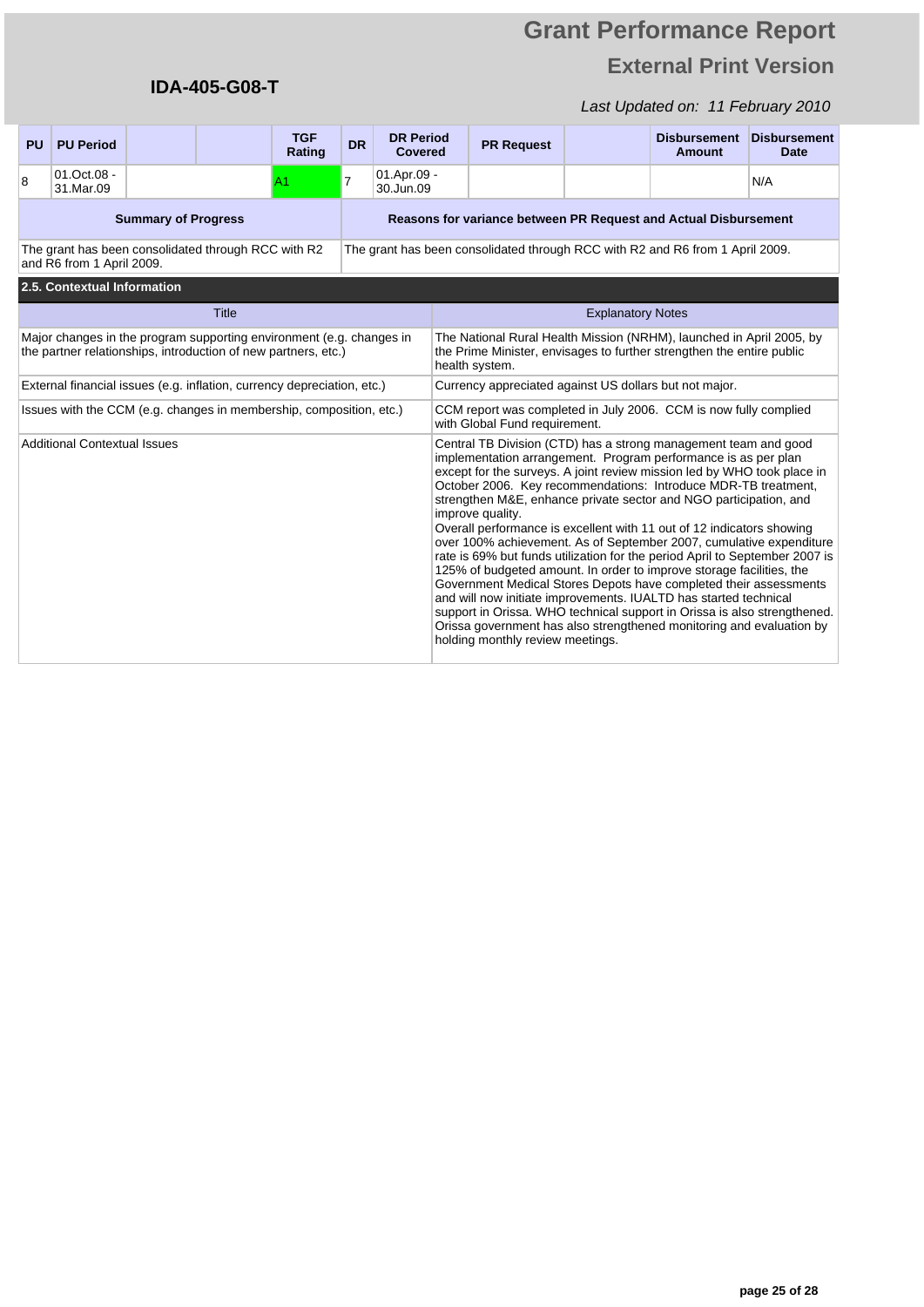## **Grant Performance Report External Print Version**

#### Last Updated on: 11 February 2010

|  |  |  | 2.6. Phase 2 Grant Renewal |
|--|--|--|----------------------------|
|--|--|--|----------------------------|

| $\sim$ . These $\sim$ Organ Rencwer                  |                           |                                |     |  |  |  |  |
|------------------------------------------------------|---------------------------|--------------------------------|-----|--|--|--|--|
| <b>Performance Rating</b>                            | B <sub>1</sub> . Adequate | <b>Recommendation Category</b> | \Go |  |  |  |  |
| <b>Rationale for Phase 2 Recommendation Category</b> |                           |                                |     |  |  |  |  |

Program performance:

This program is implemented in 2 states of India: Andhra Pradesh and Orissa, covering a population of approximately 119 million. Overall, the performance of this grant has been satisfactory; principally due to strong performance in Andhra Pradesh State which has compensated for relatively weaker performance in Orissa State. Good results in key 'people reached' indicators include:

• 41,780 new smear positive cases detected and put on treatment (100% of target);

• 101,559 patients put on treatment under the National TB Control Program (NTCP) (96% of target);

• 438 HIV positive TB cases put on DOTS (175% of target); and

• 6,633 suspected TB patients referred from voluntary counseling and testing centres to NTCP facilities (221% of target).

In Andhra Pradesh, the key TB indicators are strong for case detection: 75% compared with 71% nationally, and with a cure rate of 84%. Whereas in Orissa, case detection and cure rates are performing below grant targets and below the national standards.

In terms of capacity building, there are good results in coordination and partnership development activities and some good outcomes in the strengthening of health facilities. However, laboratory facilities have not been established as planned and there has been poor performance in training of health staff for DOTS.

The spirit of the Proposal is maintained and indicators are consistent with Proposal activities.

#### Program management and governance:

The Principal Recipient (PR) is the Government's Department of Economic Affairs. The Central TB Division is the implementing unit of the Ministry of Health who has demonstrated satisfactory management of the grant to date. Programmatic delivery is proceeding largely as planned and capacity is now in place for a significant scale up in Phase 2. The PR's financial management structures are working well at the central level and regular and timely disbursements are made by the PR to Sub-recipients (SRs) to ensure the smooth implementation of program activities. However, there remain a number of systemic management weaknesses, particularly relating to financial management and monitoring and evaluation (M&E) at the state and district levels. These weaknesses are outlined below on page 3 and are to be addressed as Time Bound Actions.

The Country Coordinating Mechanism (CCM) has a broad multi-sectoral representation and has played an exemplary role in oversight and governance of the program throughout Phase 1. The CCM and PR have also encouraged broad participation from the various state and district committees and there is strong technical support from a number of international NGOs. However, moving forward, the program needs greater involvement from civil society actors and the private sector, particularly in the delivery of DOTS services. Additionally, technical assistance is required from partners such as WHO and IUALTD to improve performance in Orissa, and improve M&E in both states. The CCM has recommended the use of grant funds for technical assistance to improve implementation in difficult districts of Orissa and strengthen state level systems.

The Secretariat classifies this Request as a "Go". In Phase 2, the PR should focus efforts on fulfilling the suggested Time Bound Actions as stated on page 3 of this Grant Score Card.

#### **Rationale for Phase 2 Recommendation Amount**

In light of satisfactory performance, the Secretariat concludes that an amount of US\$19,504,383 (96% of maximum) is appropriate for continued funding. As US\$499,900 of undisbursed Phase 1 funds are available to partially fund this amount the Secretariat recommends to the Board to commit an incremental Phase 2 funding amount of US\$19,004,483 for this program.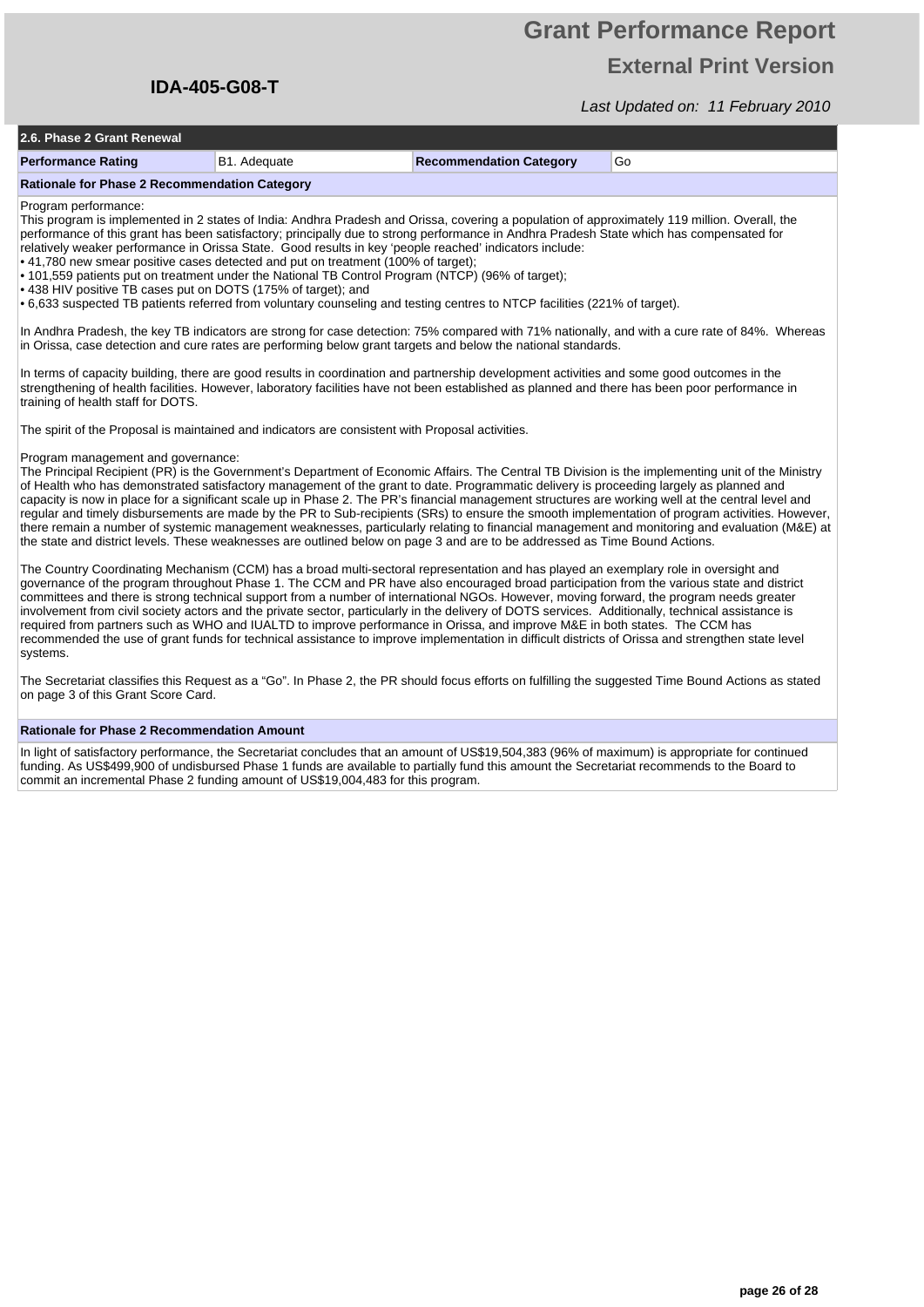# **Grant Performance Report External Print Version**

| <b>Time-bound Actions</b>                                                                                                                                   |                                                                                                                                                                                                                                                                                                                                                                                       |  |  |  |  |
|-------------------------------------------------------------------------------------------------------------------------------------------------------------|---------------------------------------------------------------------------------------------------------------------------------------------------------------------------------------------------------------------------------------------------------------------------------------------------------------------------------------------------------------------------------------|--|--|--|--|
| <b>Issues</b>                                                                                                                                               | <b>Description</b>                                                                                                                                                                                                                                                                                                                                                                    |  |  |  |  |
| 1. Financial management continues to be weak at the state and district<br>levels. Additional financial management capacity is required at CTD.              | 1. Financial management training shall be organized for all state finance<br>and TB officials by 30 December, 2007. Also, a finance officer for CTD<br>shall be recruited under WHO technical support by 30 December, 2007.                                                                                                                                                           |  |  |  |  |
| 2. M&E continues to be weak in data analysis and outreach program<br>evaluation. In addition, M&E for DOTS for migrant population tracing is<br>inadequate. | 2. Each State (Andhra Pradesh and Orissa) shall appoint an M&E<br>professional and provide additional training to state officials. These<br>activities shall be completed by 30 December, 2007. Secondly, WHO<br>and IUALTD technical support shall be arranged to improve program<br>performance and M&E for tracing DOTS of migrant and tribal<br>populations especially in Orissa. |  |  |  |  |
| 3. The cross referrals between TB centers and VCCT centers is<br>inadequate because of weak coordination between TB and HIV/AIDS<br>program.                | 3. Prior to 1 January 2008, WHO technical support shall be arranged to<br>improve referral arrangements between RNTCP and VCCT centers.                                                                                                                                                                                                                                               |  |  |  |  |
| 4. Private sector participation continues to be challenging due to<br>problems with private practitioners low interest in the TB program.                   | 4. CTD shall partner with the India Medical Practitioners Association<br>(IMPA) and Christian Medical Association in Orissa to provide training to<br>doctors in the Andhra Pradesh and Orissa States which shall be<br>completed by 30 September, 2008.                                                                                                                              |  |  |  |  |
| 5. NGO participation in Orissa is weak which is hampering community<br>mobilization and support.                                                            | 5. A review of NGO participation by CTD shall be completed by Quarter<br>11 so that recommended actions to improve NGO participation can be<br>implemented from 30 December, 2007.                                                                                                                                                                                                    |  |  |  |  |